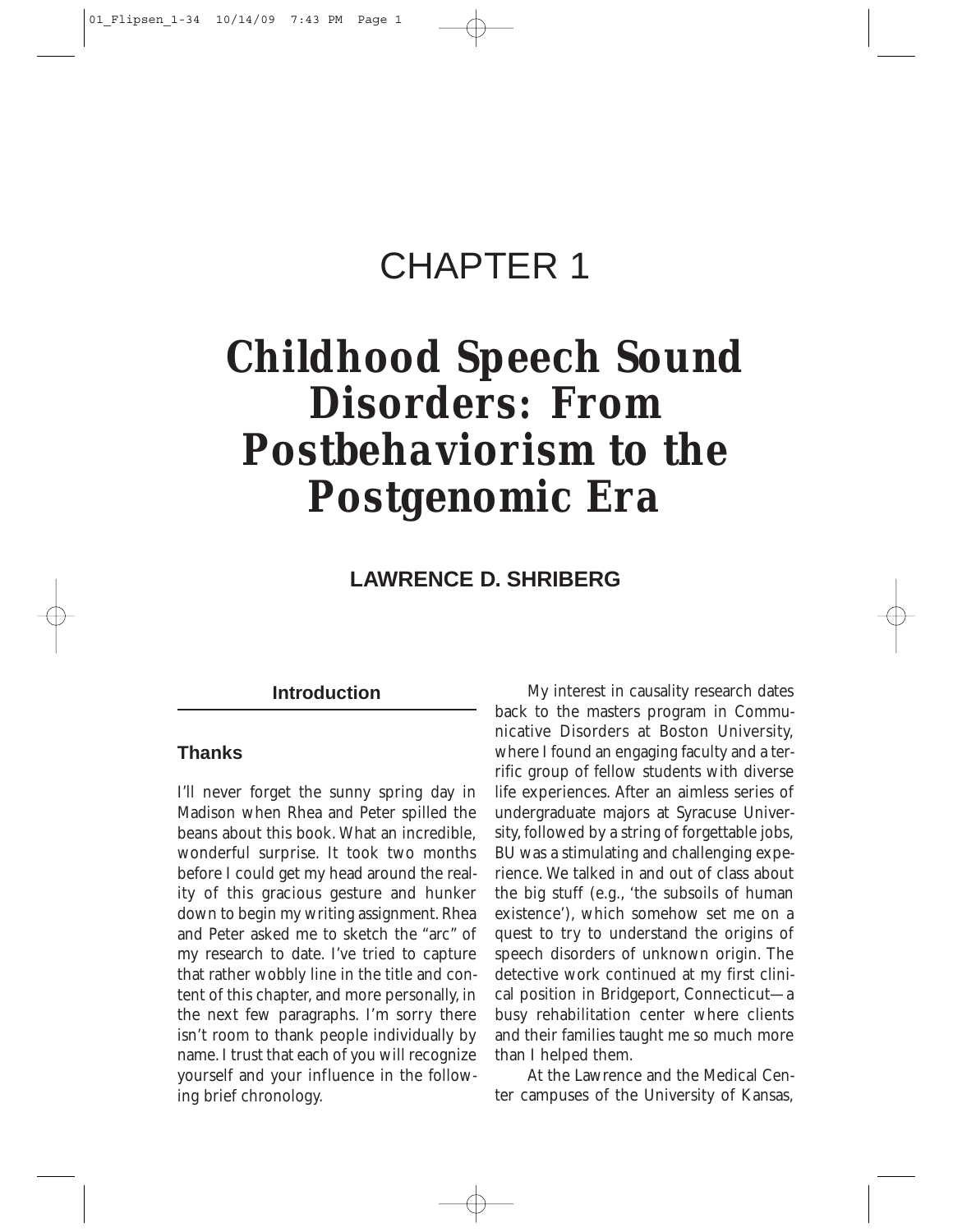I had the good fortune to learn "dust-bowl empiricist" research from a scholarly faculty and a knowledgeable, fun-loving, and very verbal gang of doctoral students. The "postbehaviorism" in the chapter title alludes to this heady period in our discipline when carefully planned and reported treatment research offered the possibility to effect significant behavioral and social change. There is much about the earnest goals of the current focus on evidence-based practice that is reminiscent of the Zeitgeist of this period.

At the Department of Communicative Disorders, University of Wisconsin-Madison and the Communication Processes Unit at the Waisman Center, I have been privileged to have long-term interactions with an extraordinary cohort of academic and clinical colleagues and forward-thinking administrators. I want to acknowledge the contributions of dozens of wonderful alumnae from our research group at the Phonology Project, many doctoral and postdoctoral researchers who have shared their skills and enthusiasm with us, and investigators in Madison and elsewhere with whom I have had the honor of working in past and continuing collaborative projects. One longterm collaborator and good friend I will thank by name is Joan Kwiatkowski, who continues to contribute her immense talent to speech research and to set a standard for clinical efficacy in our university and Phonology Project speech clinics. It's such a joy to share with these colleagues the excitement on the other side of the arc the boundless opportunities for discovery in the current "postgenomic era."

To Rhea, Peter, and each of the other good friends who have written such lucid papers for this volume—and to Sadanand Singh, a long-time friend and tireless advocate for our discipline—my humble and heartfelt thanks.

#### **Overview**

What follows is the latest version of "the Talk." I seem to have been updating variations of this presentation for a very long time. It is an overview of a vision to develop and validate an etiologic classification system for childhood speech sound disorders of currently unknown origin. I first introduce a set of working terms and concepts that constitute the nosological framework for the system. Then, I discuss epidemiologic and other research findings viewed as support for the hypothesis of etiologic subtypes of childhood speech sound disorders.

I hope this review enriches or at least complements each of the thoughtful essays by my colleagues. I thank them in advance for playing nicely with me at points in their discussions where they may need to address the many gaps in theoretical and empirical support for the proposals offered in the following work in progress.

## **Explanation in Speech Sound Disorders**

The American Speech-Language-Hearing Association's recent adoption of the term *speech sound disorders* (SSD) is a welcome solution to the constraints associated with the *articulation disorders versus phonological disorders* dichotomy of the past three decades. The term *SSD* provides a theoryneutral cover term for researchers and clinicians who may, as I do, view SSD as a complex neurodevelopmental disorder.The term *childhood* (or in medical contexts, *pediatric*) *speech sound disorders*, which parallels the term *childhood language disorders*, unifies the study of speech sound disorders of both known (e.g., Down syndrome, cleft palate) and presently unknown origin.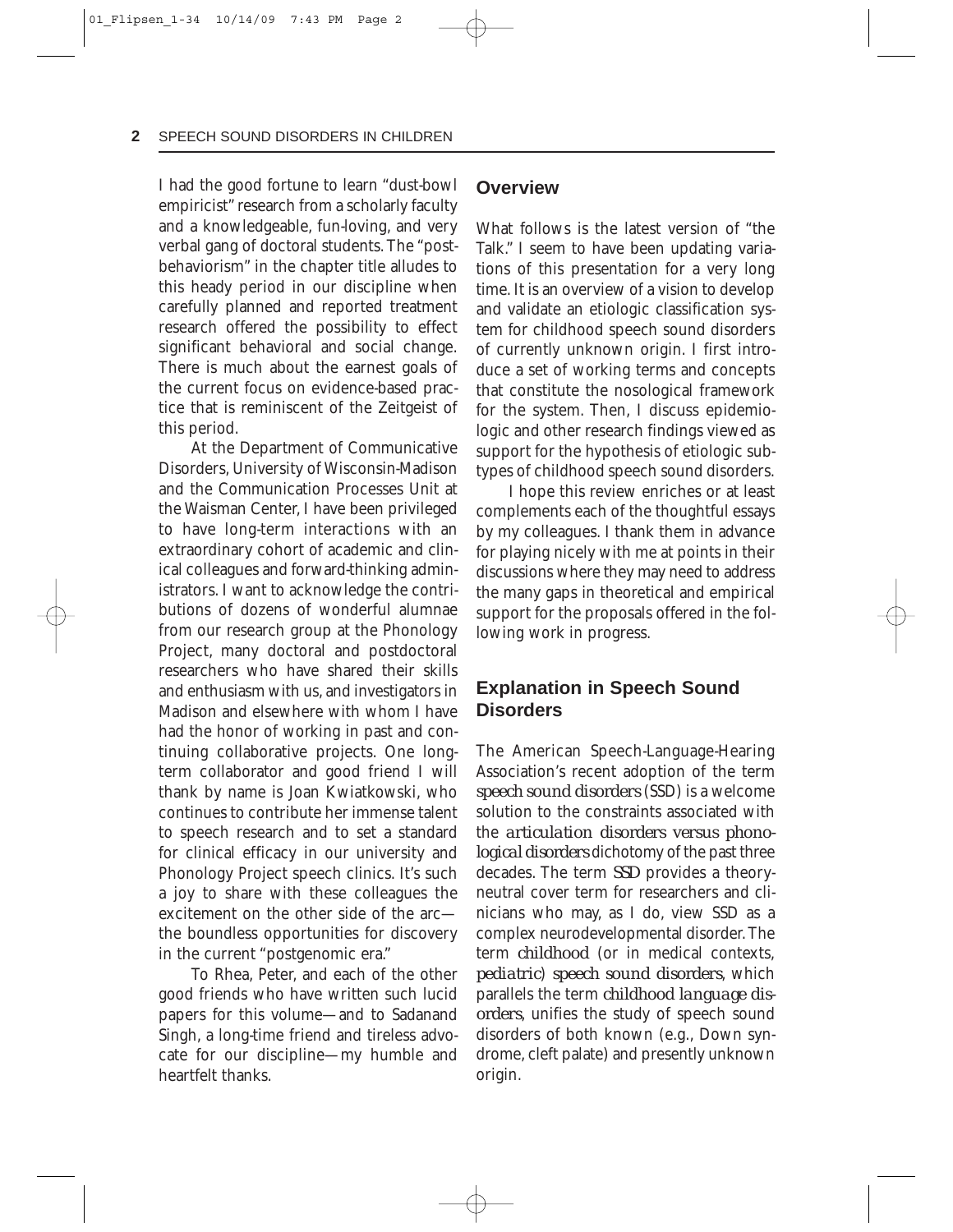Figure 1–1 is a sketch of four epochs in the history of causality research in childhood speech sound disorders. The first epoch is the 40-year period from the earliest research studies in this country in the 1920s until the many classic studies of the 1950s, in which epidemiologic and descriptive linguistic methods were used to identify and classify children with speech sound errors. Especially toward the end of this period, *distal* causes of speech errors were addressed and research focused primarily on explanatory theories and constructs from articulatory phonetics, speech motor control, and developmental psychology.

In the following perhaps 30-year period, both linguistic descriptions and causal studies of SSD changed markedly. Methods in our discipline included a succession of alternative descriptive, psycholinguistic, and sociolinguistic paradigms from allied disciplines, with markedly decreased interest in the search for distal causes of SSD. Focus clearly shifted to the identification and delineation of core deficits in *proximal* processes that constrain speech acquisition and performance.

A third epoch, lasting perhaps 10 years (note the shrinking shelf-life of epochs), was dubbed the *decade of the brain*. Advances in neuroimaging and other assessment technologies enabled renewed interest in both distal and proximal causal perspectives underlying SSD, especially, in the present context, as it became possible to describe neural correlates of speech sound processing more directly.

Our discipline is currently enjoying the opportunities presented in a fourth epoch the postgenomic era. Following the successful conclusion of the Human Genome Project in 2001, continuous technical advances make it possible to study the distal origins of many putative sources of SSD. Overviews of the current period often allude to the "Omics," with levels of explanation proceeding downstream from the genome: Genomics > Transcriptomics > Proteomics > Glycomics > Metabalomics > Epigenomics > Phenomics and others. Vernes et al. (2006) report the first example of functional genetic analyses of a gene underlying one subtype of SSD (*FOXP2*), demonstrating the potential of neurodevelopmental research using systems biology.

We take the perspective that an etiologic classification system for SSD is needed if this highly prevalent disorder (to be discussed) is to participate in the scientific and clinical advances being achieved in other



**Figure 1–1.** Four epochs of causality research in speech sound disorders.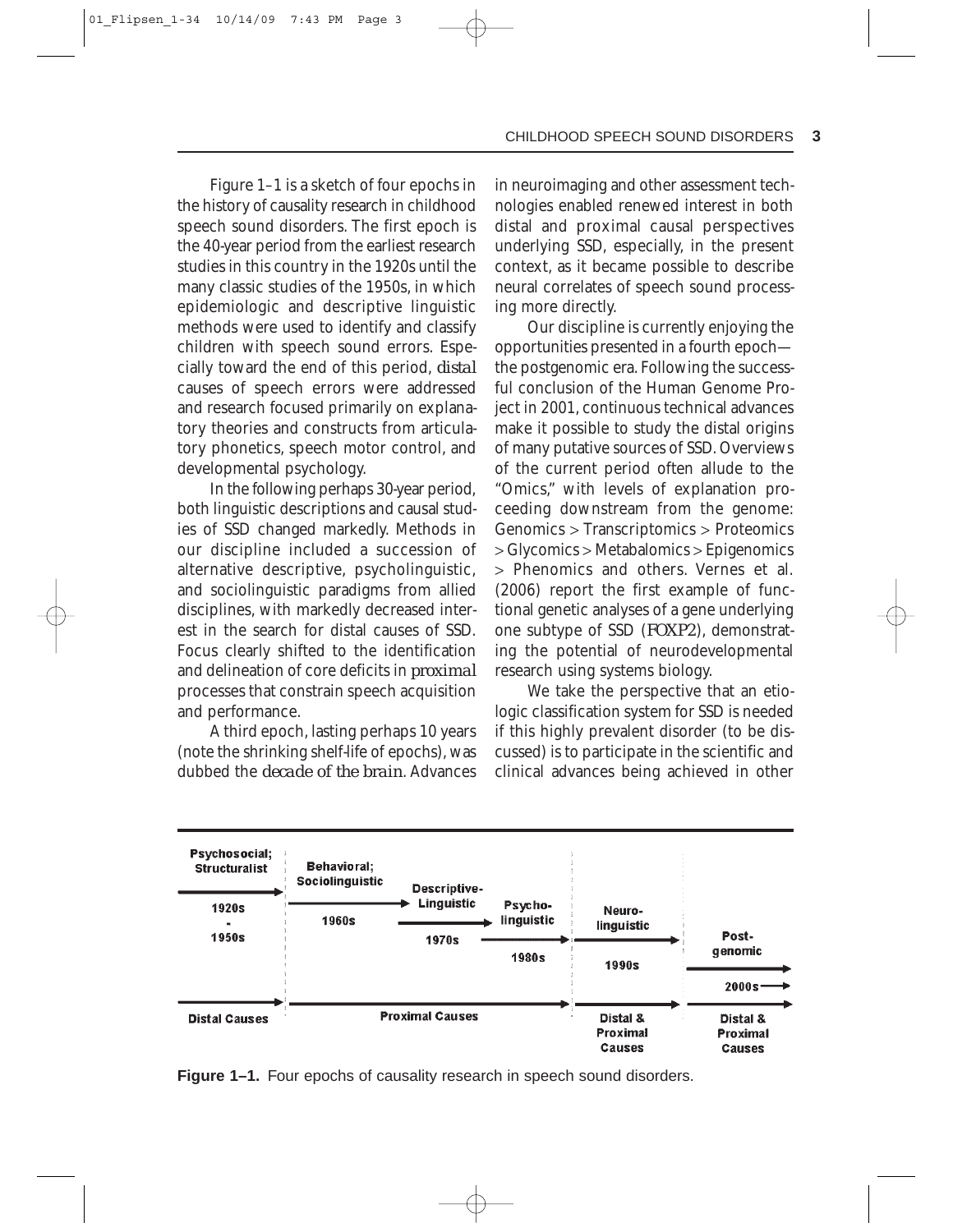childhood diseases and disorders. The following section describes a research framework proposed for this challenge.

## **The Speech Disorders Classification System (SDCS)**

## **Speech Disorders Classification System–Typology (SDCS-T)**

Figure 1–2 is the Speech Disorders Classification System (SDCS), a framework for research in SSD that has evolved from rudimentary descriptions (Shriberg, 1980, 1982a, 1982b; Shriberg & Kwiatkowski, 1982), a call for speech-genetics research (Shriberg, 1993), and several preliminary presentations (Shriberg, 1994, 1997; Shriberg, Austin, Lewis, McSweeny, & Wilson, 1997b). The left arm of the SDCS, titled SDCS-T, provides a typologic nosology that divides SSD of unknown origin into two subtypes. The more clinically significant subtype is termed *speech delay* (SD) with *delay* highlighting the finding that most children with this subtype of SSD normalize with treatment. The SDCS defines SD as a pattern of speech sound deletions and/or substitutions characteristic of Ingram's (1989) Phonological Stage III that persists past 4 years of age (cf. Shriberg & Kwiatkowski, 1982; Shriberg, Kwiatkowski, & Gruber, 1994). Notice that we use the term SD as one of two subtypes of SSD, whereas SSD and SD typically are used synonymously in the literature. As reviewed shortly, there are few data on the risk and protective factors that predict normalization versus persistence of SD at 6 years of age (Peterson, Pennington, Shriberg, & Boada, in press). Crucially, although speech sound production errors may normalize with treatment, SD places a child at increased

risk for literacy delays (Hesketh, 2004; Leitão & Fletcher, 2004; Raitano, Pennington, Tunick, Boada, & Shriberg, 2004; Shriberg & Kwiatkowski, 1988), lowered self-concept (Barrett & Hoops, 1974), and restricted vocational choices (Felsenfeld, Broen, & McGue, 1994).

The second subtype of SSD of currently unknown origin shown in Figure 1–2 is termed *speech errors* (SE). Children with SE have histories of speech sound distortion errors (for English-speaking children typically on sibilants and rhotics) that are not associated with the risk domains documented for SD and that do not interfere with intelligibility. The prevalence of SE below age 9 is estimated at approximately 5% (Shriberg & Austin, 1998). Reviews of the limited epidemiologic data indicate that after 9 years of age, 1 to 2% of adolescents and adults have one or more of a small set of residual distortion errors from prior SD or SE, errors that may persist for a lifetime (Lewis & Shriberg, 1994).

## **Speech Disorders Classification System–Etiology (SDCS-E)**

The right arm of Figure 1–2 is termed the Speech Disorders Classification System– Etiology (SDCS-E). The SDCS-E provides the conceptual framework and working terms for seven etiologic subtypes of SSD. Table 1–1 includes additional speculation on genetic versus environmental contributions underlying each of seven subtypes. The central claim is that SD and SE do not arise from the same monolithic causal domain and that each includes etiologic subtypes. The hypothesis for SD is that it includes five individual and overlapping etiologies, each with one or more distal and proximal origins with risk and protective factors in both genetic and environmental domains.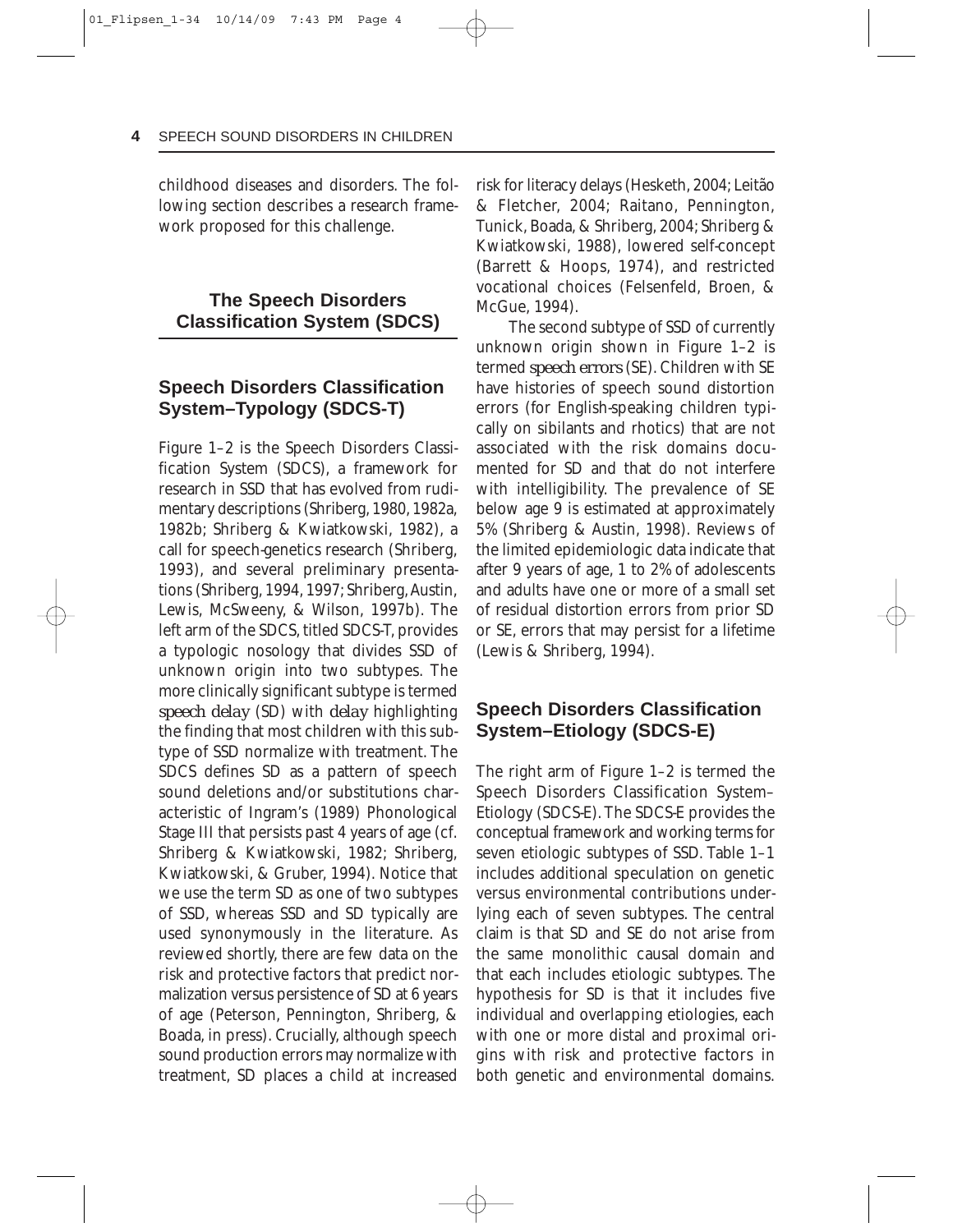

Figure 1-2. A framework for causality research in childhood speech sound disorders. **Figure 1–2.** A framework for causality research in childhood speech sound disorders.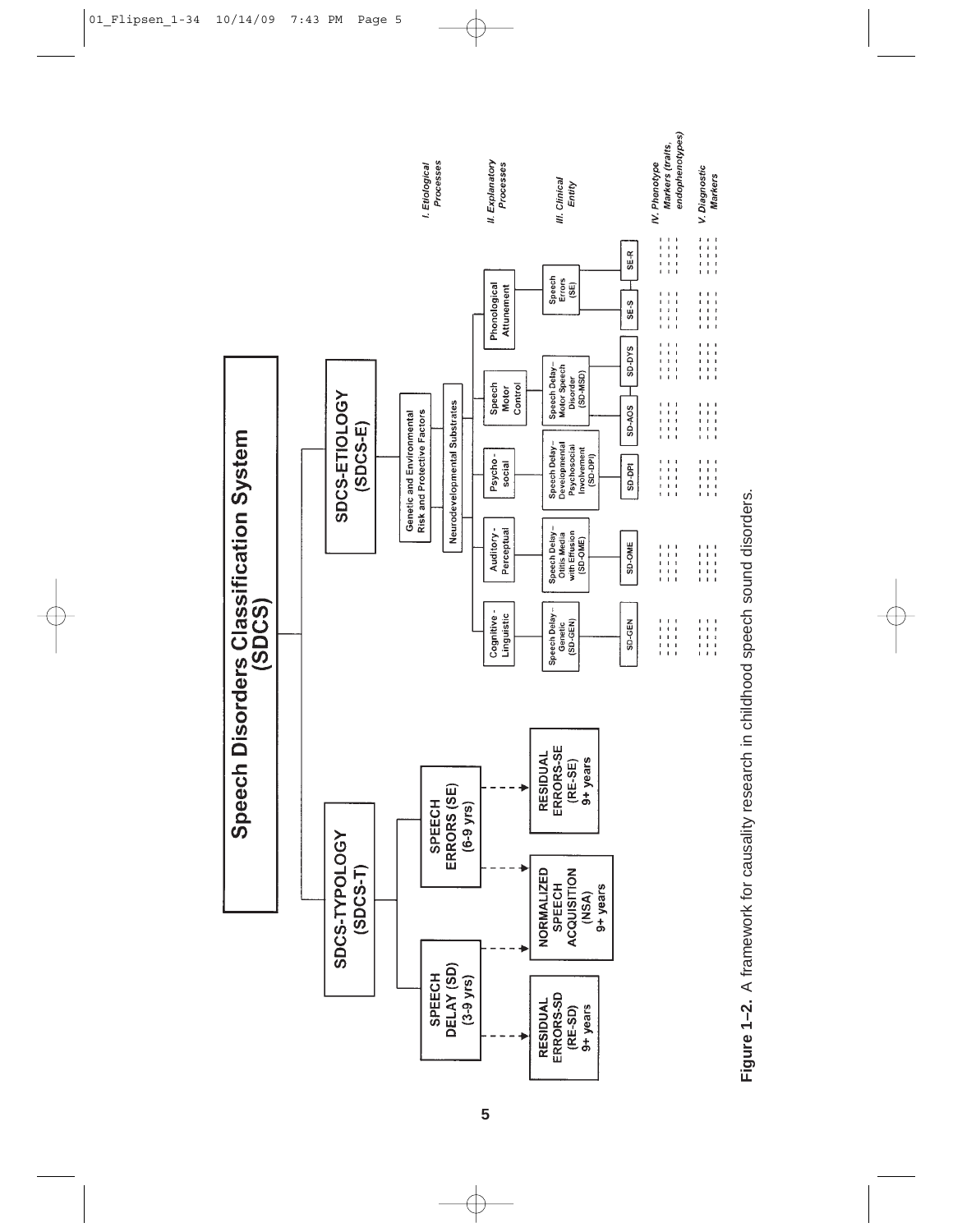|   | <b>Working Term</b>                                            | <b>Abbreviation</b> | <b>Primary Origin</b>       | <b>Processes Affected</b>   |  |
|---|----------------------------------------------------------------|---------------------|-----------------------------|-----------------------------|--|
| 1 | Speech Delay-Genetic                                           | SD-GEN              | Polygenic/<br>Environmental | Cognitive-Linguistic        |  |
| 2 | Speech Delay-Otitis<br>Media with Effusion                     | SD-OME              | Polygenic/<br>Environmental | Auditory-Perceptual         |  |
| 3 | Speech Delay-<br>Developmental<br>Psychological<br>Involvement | SD-DPI              | Polygenic/<br>Environmental | Affective-<br>Temperamental |  |
| 4 | Speech Delay-Apraxia<br>of Speech                              | SD-AOS              | Monogenic?<br>Oligogenic?   | Speech Motor Control        |  |
| 5 | Speech Delay-<br>Dysarthria                                    | SD-DYS              | Monogenic?<br>Oligogenic?   | Speech Motor Control        |  |
| 6 | Speech Errors-<br><b>Sibilants</b>                             | SE-S                | Environmental               | Phonological<br>Attunement  |  |
| 7 | Speech Errors-Rhotics                                          | SE-R                | Environmental               | Phonological<br>Attunement  |  |
|   | <b>Undifferentiated Speech</b><br>Delay                        | <b>USD</b>          | Any of $1-5$                | Any of $1-5$                |  |
|   | <b>Undifferentiated Speech</b><br>Sound Disorders              | <b>USSD</b>         | Any $1-7$                   | Any $1-7$                   |  |

**Table 1–1.** Seven Subtypes of Speech Sound Disorders in the Speech Disorders Classification System-Etiology (SDCS-E)

The hypothesis for SE is that it includes two subtypes, each based on a different group of environmental risk factors (Shriberg, 1994).

A set of working terms (and their abbreviations) is used to reference children whose speech delay may be due to one or more of the five proposed distal-proximal origins shown in Figure 1–2 and Table 1–1. The five etiologic subtypes of SD are those associated with (a) cognitive-linguistic processing constraints that may be,in part, *gen*etically transmitted (*SD-GEN*); (b) auditoryperceptual processing constraints that are the consequence of the fluctuant conductive hearing loss associated with early recurrent *o*titis *m*edia with *e*ffusion (*SD-OME*); (c) affective, temperamental processing constraints associated with *d*evelopmental *p*sychosocial *i*nvolvement (*SD-DPI*); (d) speech motor planning/programming constraints consistent with *a*praxia *o*f *s*peech (*SD-AOS*); and (e) speech motor execution constraints consistent with several forms of *dys*arthria (*SD-DYS*). The term *motor speech disorder* (MSD) is used for children suspected to have either or both of the latter two sensorimotor speech disorders. It is important to underscore the epidemiologic observation that a significant proportion of children with SD have involvement in two or more of the five distal and proximal domains.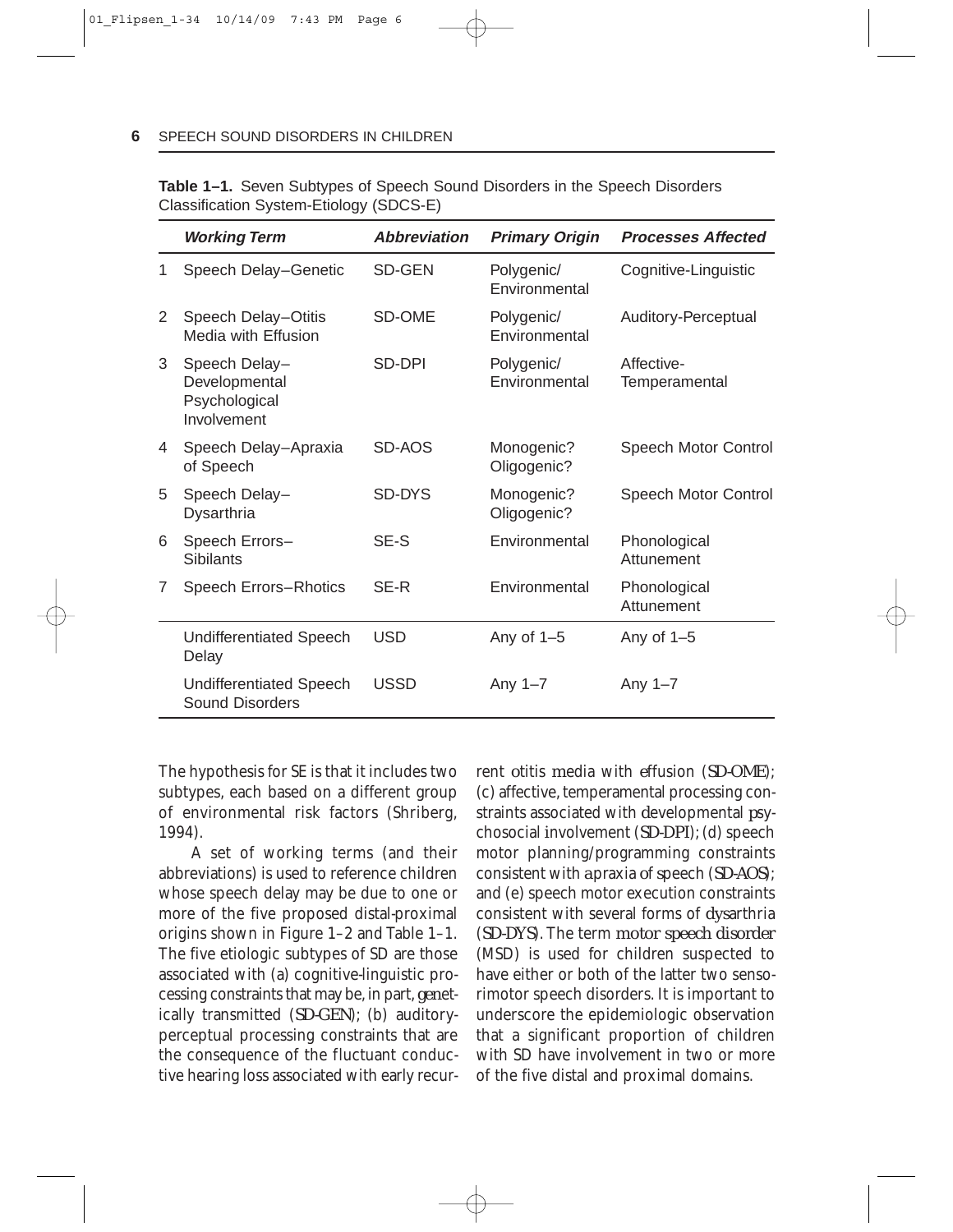The two subtypes of *speech errors* (SE) included in the SDCS-E provide classifications for English speakers who have transient or persistent distortions of sibilants (SE-S) and/or rhotics (SE-R). Changing views of handicap and competing service delivery needs have greatly affected research and applied interests in children and adults with SE. Although SE was well studied in the first two epochs delineated in Figure 1–1, persistent speech sound distortions such as dentalized /s/, lateralized /s/, derhotacized /r/, or velarized /l/ are currently viewed as having negligible or minor social consequences. The causal origins of such allophones and their natural histories, however, remain of considerable theoretical interest. We have proposed a variant of attunement theory (phonological attunement) to account for sociodemographic differences observed between children with SD and SE and between children with each of the two proposed subtypes of SE (Shriberg, 1975, 1994).

The dashes in the lower rows of the right arm in Figure 1–2 are placeholders for the research and applied goals of the SDCS-E. Our aims have been to provide diagnostic markers that discriminate each of the five etiologic subtypes of SD, and to

develop binary and quantitative phenotypes and endophenotypes for use in molecular genetic studies. As discussed presently, encouraging progress has been made toward filling in the blanks.

Finally, the two cover terms at the bottom of Table 1–1 are needed to differentiate among research samples. Undifferentiated speech sound disorders (USSD) is a useful class term for speakers who may have either SD or SE.Undifferentiated speech delay (USD) is a useful class term for speakers who have or have had SD, but have not been differentiated on the basis of the proposed etiologic subtypes (e.g., SD-GEN, SD-OME, SD-DPI, SD-AOS, SD-DYS).

#### **Epidemiology of Speech Sound Disorders**

## **Prevalence and Persistence of Speech Delay**

Figure 1–3 includes prevalence estimates for USD (i.e., speakers who meet criteria for SD, but are undifferentiated relative to subtypes of SD). Methodological details for



**Figure 1–3.** Prevalence estimates for Undifferentiated Speech Delay (USD) at six years of age (adapted from Shriberg, Tomblin, & McSweeny, 1999).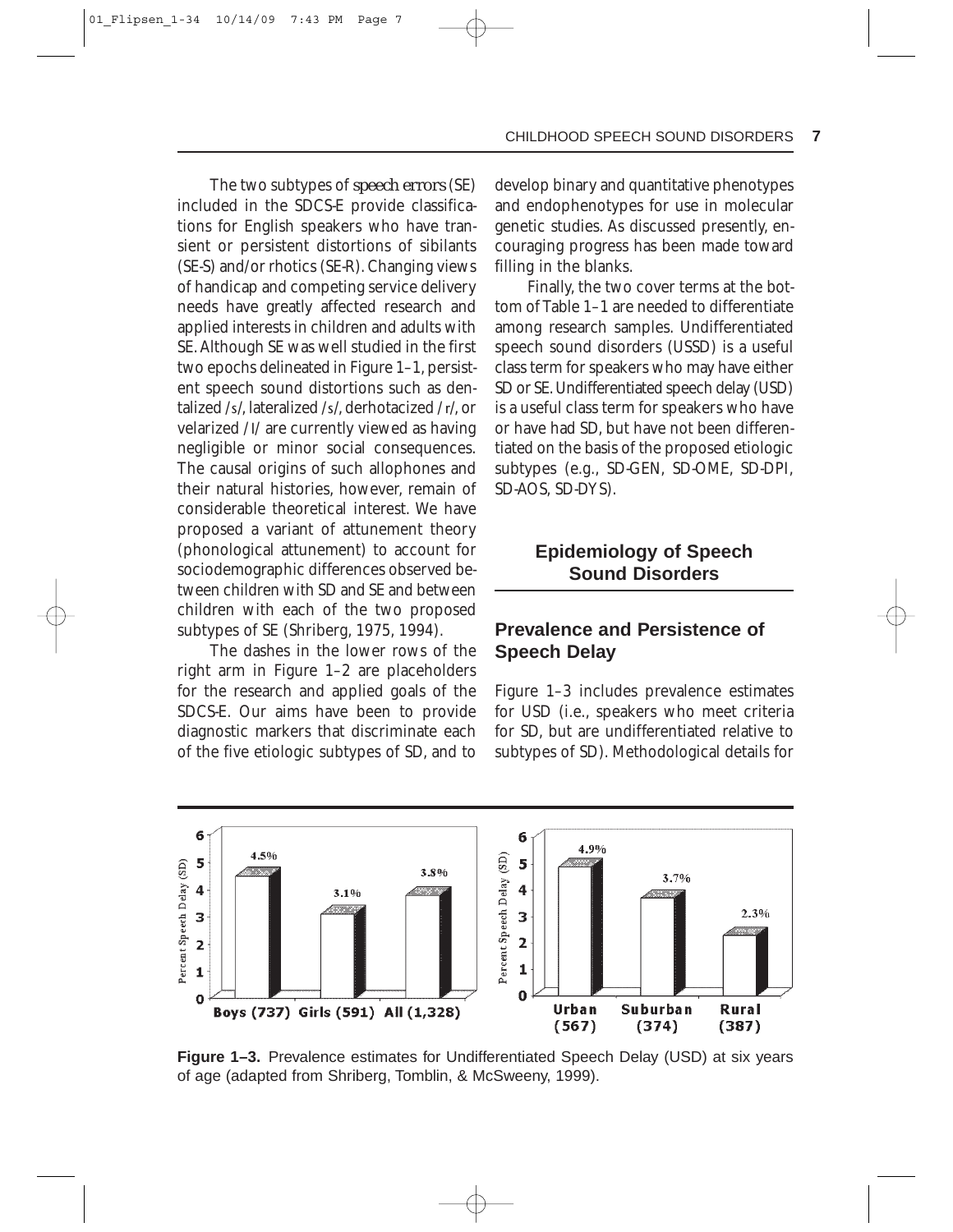the population-based sample from which estimates were obtained are provided in Shriberg, Tomblin, and McSweeny (1999). The prevalence estimate of 3.8% at 6 years of age in the left panel indicates that SD is highly prevalent, with implications for both genetic and environmental explanatory accounts and service delivery needs. Because several of our prospective studies have indicated that approximately 75% of children have normalized their SD by 6 years of age, we estimate that SD occurs in 15 to 16% of children at 3 years of age. A study by Campbell et al. (2003) using the SDCS-T to classify speech disorders cross-validated that projection, reporting a prevalence of SD at age 3 of 15.2%. This latter prevalence estimate is the area approximately equivalent to one-standard deviation below the normal curve, suggesting that speech acquisition is a normally distributed trait with SD reflecting scores below the 16th percentile. From a genetic perspective, as posited in Table 1–1, the mode of genetic transmission for a normally distributed trait is consistent with polygenic, rather than monogenic or oligogenic transmission, in addition to risk associated with environmental sources. The prevalence estimate for males (4.5%) compared to females (3.1%), a ratio of 1.5:1, and the differing prevalence estimates associated with the three geographic strata shown in the right panel in Figure 1–3, further support the need for explanatory models that include both genetic and environmental risk and protective factors. Notice that the prevalence estimate for children from urban strata (4.9%) is more than twice that for children from rural strata (2.3%). Campbell et al. (2003) reported three genetic-environmental risk factors that best predicted SD: male, lower educational level of the mother, and a history of SD in other family members.

The three panels in Figure 1–4 provide preliminary estimates of short- and long-term normalization of SD, with implications for etiologic subtypes of SD (Lewis & Shriberg, 1994). From 9 to 12 years of age, the period when even severe SD should normalize, about 30% of children shown in the two independent subsamples retained distortions of sibilants and rhotics.That figure dropped to approximately 9% from 12 to 18 years. Rhotic errors persisted after 18 years in 9% of children with prior SD, possibly persisting throughout these individuals' lifetimes.

The normalization/persistence data in Figure 1–4 raise questions of considerable interest for explanatory accounts of SSD. Clinical experience indicates that dentalized and lateralized sibilant errors persist in adults. Yet the preliminary estimates in Figure 1–4, which are based on children who had SD, not SE, indicate persistence primarily of rhotic distortions. If reliable, what explanatory mechanisms might account for this difference in the persistence of subclasses of residual errors? Epidemiologic data using population sampling designs could provide such information, particularly as there are now cohorts of adults with untreated SE due to school districts' contemporary definitions of handicap. Later discussion of research findings in SD-GEN will consider related issues.

## **Emerging Epidemiologic Data for Subtypes of Speech Sound Disorders**

We have been continuously updating epidemiologic and speech findings for the hypothesis of etiologic subtypes of SSD.The entries in Table 1–2 are current estimates for five such variables, based on published and unpublished clinical samples from collaborative studies. The question marks indicate cells for which there presently are no available preliminary estimates, mainly due to the lack of emerging diagnostic markers for some SDCS-E subgroups.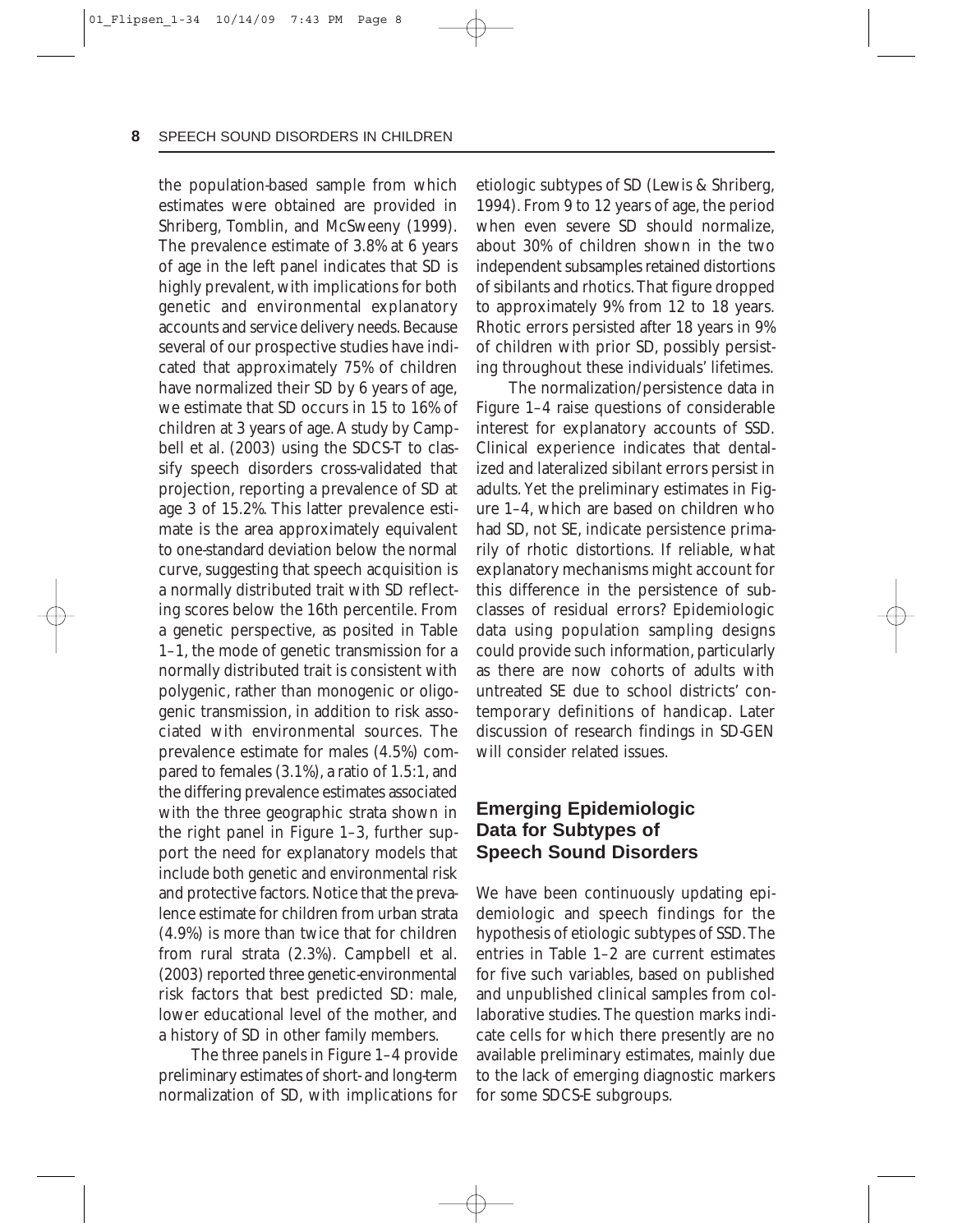

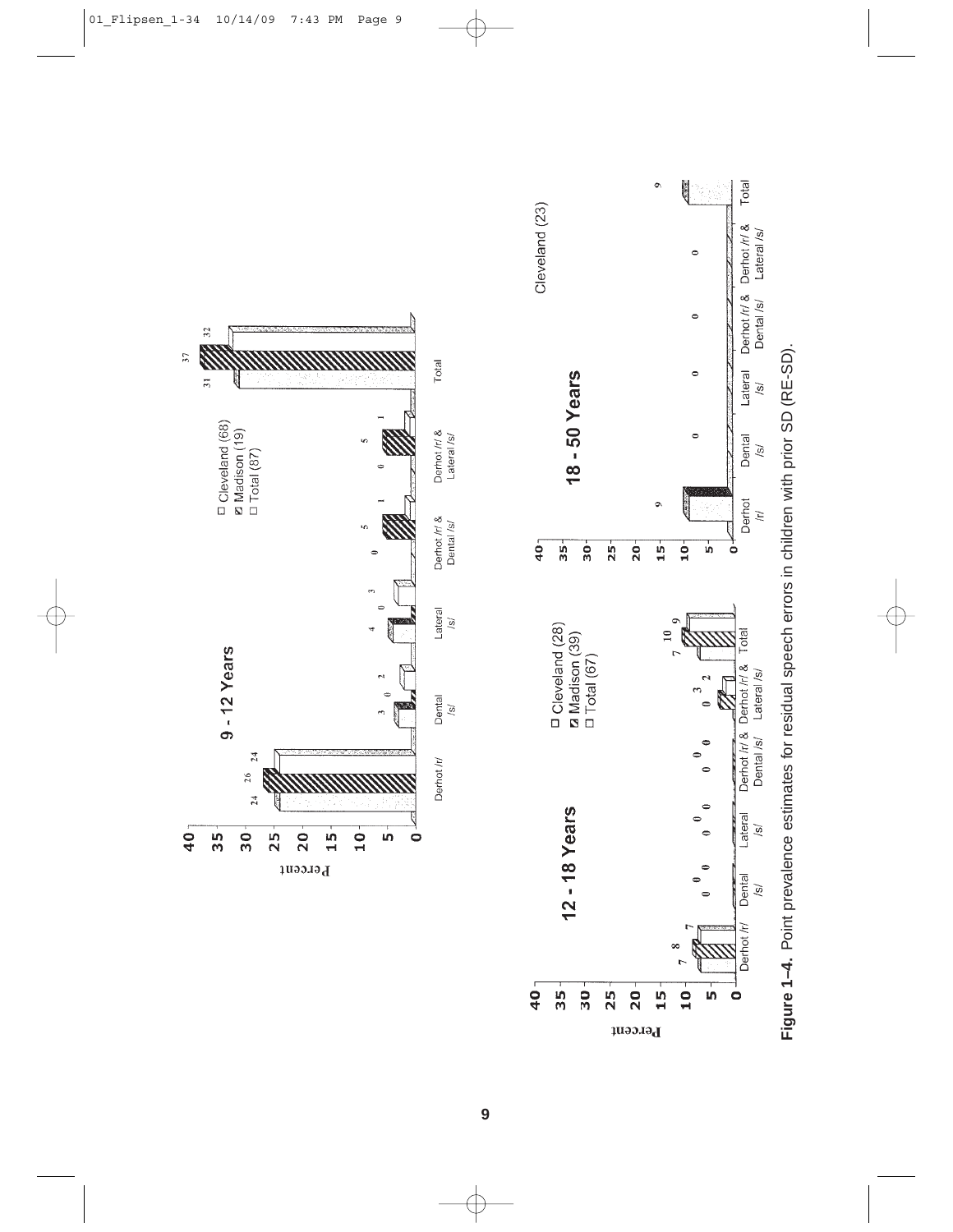|                               |                      | <b>Speech Delay (SD)</b> | <b>Speech Errors (SE)</b> |               |               |           |             |
|-------------------------------|----------------------|--------------------------|---------------------------|---------------|---------------|-----------|-------------|
| <b>Variables</b>              | <i><b>SD-GEN</b></i> | <b>SD-OME</b>            | <b>SD-DPI</b>             | <b>SD-AOS</b> | <b>SD-DYS</b> | SE-S      | <b>SE-R</b> |
| Clinical<br>Prevalence        | 56%                  | 30%                      | 12%                       | $< 1\%$       | ?             | ?         | ?           |
| <b>Sex</b>                    | M > F                | $M = F$                  | M > F                     | M > F         | ?             | M < F     | M > F       |
| Delayed<br>Onset of<br>Speech | <b>NO</b>            | <b>NO</b>                | <b>NO</b>                 | <b>YES</b>    | ?             | <b>NO</b> | <b>NO</b>   |
| Language<br><b>Disorder</b>   | <b>YES</b>           | <b>YES</b>               | <b>YES</b>                | <b>YES</b>    | ?             | <b>NO</b> | <b>NO</b>   |
| Normalization<br>of Speech    | <b>EARLY</b>         | ?                        | LATE                      | LATE          | ?             | Variable  | Variable    |

**Table 1–2.** Epidemiologic Estimates for Seven Proposed Etiological Subtypes of SSD

#### **Clinical Prevalence**

The clinical prevalence estimates in Table 1–2 are the percentages of children with speech delay in study samples who met diagnostic criteria for the five proposed etiologic subtypes.These estimates are based on referrals to one university-affiliated speech clinic (Hauner, Shriberg, Kwiatkowski, & Allen, 2005; Shriberg & Kwiatkowski, 1994). Using SDCS inclusionary markers for each proposed subtype (see later discussion), estimates indicate that SD-GEN (56%), SD-OME (30%), and SD-DPI (12%) account for 98% of children referred for assessment/treatment of SD, with the remaining 2% possibly having apraxia of speech and/or dysarthria. Again, these estimates are based on referral rather than population samples, and are not adjusted for overlapping categories. If cross-validated in other clinics, and perhaps in a large epidemiologic study of speech sound disorders, they are presumably informative for research, clinical training, and treatment. Notably, they suggest that the majority of children with SD would best profit from treatment procedures

that address delays in cognitive-linguistic processes (i.e., the proximal causes of SD for SD-GEN; see Figure 1–2 and Table 1–1). They also suggest that a significant percentage of children might require treatment procedures that address alternative or additional speech processing needs.

#### **Sex Ratios**

The 1.5:1 boys-to-girls prevalence estimate noted previously for USD (see Figure 1–3) may not obtain for each of the proposed subtypes of SD. It holds for the estimated 68% of children with SD posited to have SD-GEN (56%) or SD-DPI (12%), but not for SD-OME, in which the sex ratio is estimated at 1:1. Boys-to-girls ratios for SD-AOS have been estimated to even more greatly favor boys (Hall, Jordan, & Robin, 1993), but a recent review of 55 cases reported to have genetically-based (i.e., nonidiopathic) SD-AOS occurring in complex neurodevelopmental disorders indicated approximately equal percentages of boys and girls (Shriberg, in press). Finally, as indicated in Table 1–2,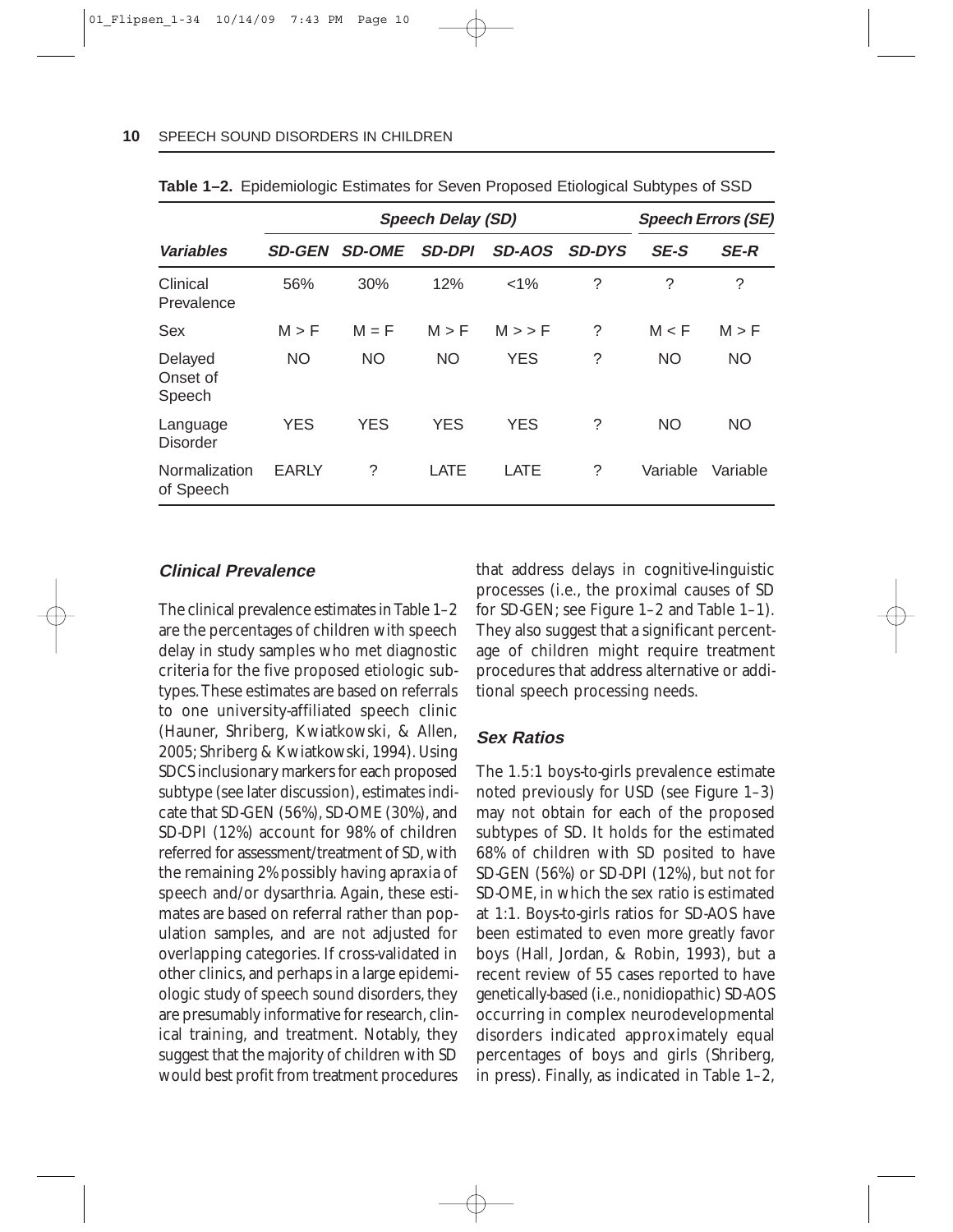preliminary findings of more boys with SE-R (rhotics) errors and more girls with SE-S (sibilant) errors are viewed as support for an attunement theory of SE discussed elsewhere (Shriberg, 1975, 1994).

#### **Onset of Speech**

As indicated in Table 1–2, a significant delay in the onset of speech may be one feature that differentiates SD-AOS from the other proposed subtypes. However severe or unintelligible their speech, children in each of the four other proposed subtypes of SD begin speaking at the expected time. The assumption is that for children who are true positives for SD-AOS, the praxis deficit makes speaking inordinately difficult.

#### **Comorbidity of Language Disorder**

Entries in the fourth row of Table 1–2 indicate that children in at least four of the five subgroups of SD are at increased risk for language disorder. As with most other domains shown in Table 1–2, there are few data on language impairment in children posited to have a clinical or subclinical type of dysarthria (SD-DYS). Language impairment is a primary feature differentiating children with SD from those with SE. Of considerable interest in recent genetic research is why some children with SD are spared language impairment, and more generally, what are the important genotype-phenotype relationships across verbal disorders (McGrath et al., 2008; McGrath et al., 2007; Miscimarra et al., 2007; Peterson et al., in press).

#### **Normalization/Persistence**

Entries in the fifth row of Table 1–2 are estimates of normalization versus persistence of SD, with implications for explanatory theories and clinical decision making. Presently there are no data on the recovery rates for children differentiated into the five proposed SDCS classifications; retrospective and prospective studies are in process.With the 75% short-term normalization rates for USD referenced previously, and SD-GEN estimated to comprise 56% of clinical referrals, a large percentage of children who normalize may have this subtype of SD. In contrast, the increased severity of involvement in children meeting criteria for SD-DPI (discussed later), and the persistent segmental and especially suprasegmental deficits reported for children with SD-AOS, warrant classifying children in these groups as having late normalization or persistent disorder. Again, data on the natural histories of SE would inform theories of both SE and SD.

#### **Emerging Research Using the SDCS Framework: Overview**

To this point, we have proposed that an etiologic classification system for SSD is needed for this highly prevalent disorder to participate in the translational scientific advances emerging for other childhood disorders. What types of evidence in addition to epidemiologic information have been reported supporting the hypothesis of etiologic subtypes of speech sound disorders? The following sections provide brief research overviews and highlight selected methodological and substantive findings. Due to space limitations, the focus is on two of the seven proposed subtypes—SD-GEN and SD-OME—with only brief comment on SD-DPI and SD-AOS. As indicated, there is sparse literature on SD-DYS, and we comment on SE only in the context of the following discussion of SD-GEN.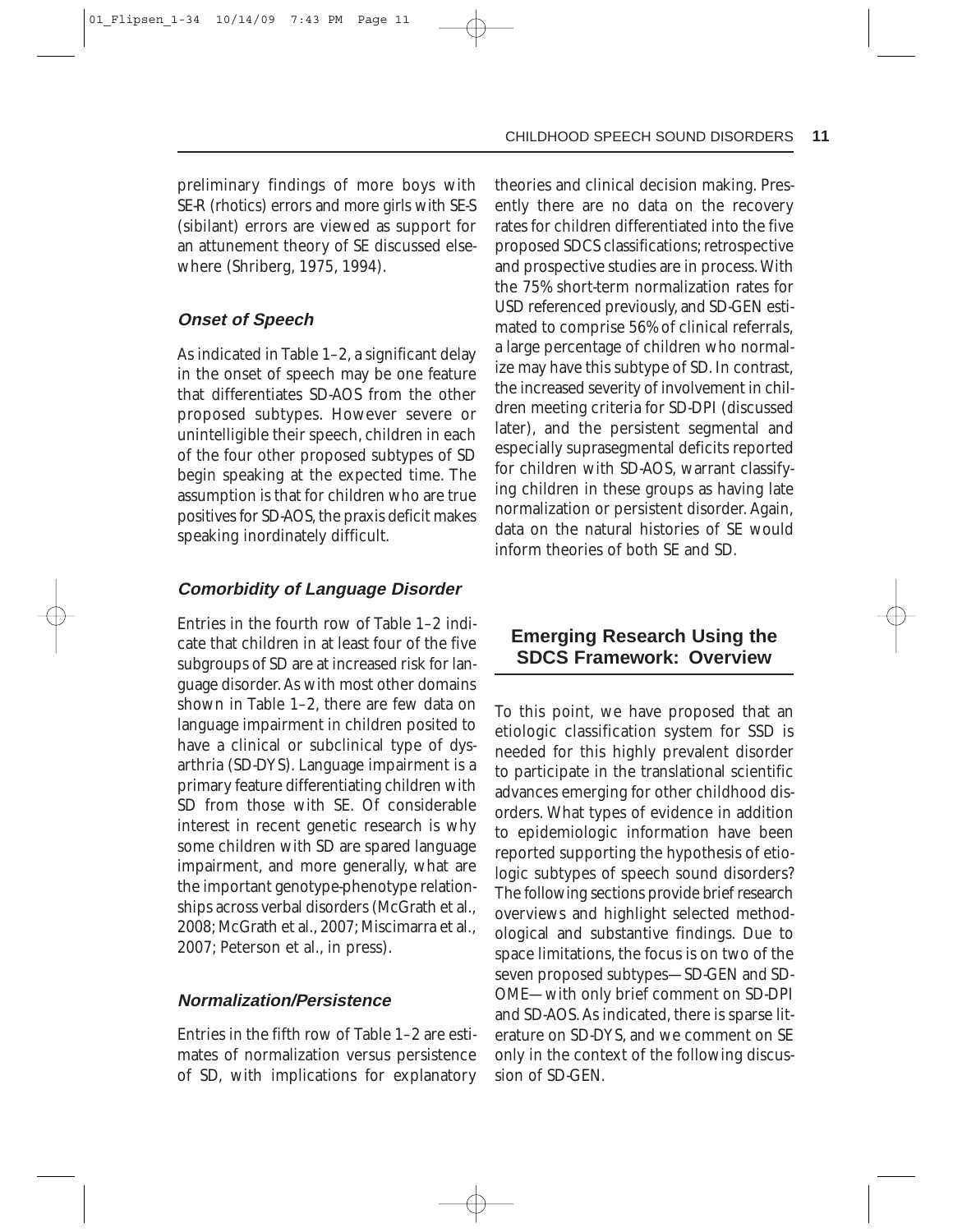## **Emerging Research Using the SDCS Framework: Speech Delay–Genetic (SD-GEN)**

#### **Literature Review**

Significant recent progress has been made in the molecular genetics of SD. Behavioral genetic research in the previous decade provided strong support for the likelihood of a genetic form of SD based on findings from familial aggregation studies and twin studies (Stromswold, 1998, 2001). Compelling findings from a twin-adoption study (Felsenfeld & Plomin, 1997) provided strong support for genetic, rather than shared or nonshared environmental, sources of risk for SD in families with histories of verbal trait disorders.

The primary molecular genetic research findings to 2008, using a variety of positional cloning and other methods, have been the identification of significant regions of interest for what we term SD-GEN on four chromosomes. Each of these regions also is reported to be a susceptibility locus for language and/or reading disorders. In Lewis et al. (2006), we provide a glossary of common terms in genetics research and a review of findings, focusing on the limited research in speech-genetics compared to the more extensive genetics literature in other verbal trait disorders. A summary table lists findings from 34 linkage studies of language, reading, and spelling impairment that report susceptibility loci on 11 of the 22 autosomes (1–3, 6, 7, 13, 15, 16, 18, 19, 21). In contrast, our review of linkage findings for SD in Lewis et al. includes only four studies reporting significant or suggestive linkage of SD to regions on chromosomes 1 (1p36: Smith, Pennington, Boada, & Shriberg, 2005), 3 (3p12-q13:Stein et al.,2004),6 (6p22:Smith et al., 2005), and 15 (15q21: Smith et al., 2005; 15q14: Stein et al., 2006). Candidate

genes for SD-GEN, based on their association with reading, language, or speech disorders for these proposed studies include loci on chromosomes 3 (*ROBO1*), 6 (*DCDC2*, *KIAA0319*, *THEM2*), and 15 (*DYX1C1*). As discussed later, separate literatures continue to address the origins of vocal communication catalyzed by the finding that disruptions in the *FOXP2* gene are associated with reported apraxia of speech. Chapter 3 by Barbara Lewis may also be of interest here.

The Mendelian Inheritance in Man database has created a new entry, *Speech Sound Disorder* (*SSD*: MIM %608445), to archive genetic findings for SSD. Figure 1–5 is a sample of the rich information available in MIM, one of many databases and bioinformatic resources used in genetic research. Interested readers are invited to visit the online version of this database (OMIM: www.ncbi.nlm.nih.gov/omim/) and search on "SSD" for more information on this entry. In this view of a susceptibility region of interest for Speech Sound Disorders on chromosome 3 (11 rows from top), there are two nearby regions of interest and genes associated with other verbal trait disorders: the *DYX5* gene above, and (not shown in this display), the *ROBO1* gene, both of which have been linked to dyslexia.

As indicated previously, a number of recent analyses have explored genotypephenotype associations within and across verbal domains (McGrath et al., 2007; Miscimarra et al., 2007; Peterson et al., in press). For example, using linkage analyses procedures, Miscimarra et al. (2007) demonstrated that the *DYX8* region (1p34-p36) may include genes with pleiotropic (multiple) effects, including SD, language impairment, and reading disorders. Such findings supporting common genetic influences across verbal domains are consistent with the polygenic-environmental causal model posited for SD-GEN in Table 1–1 and the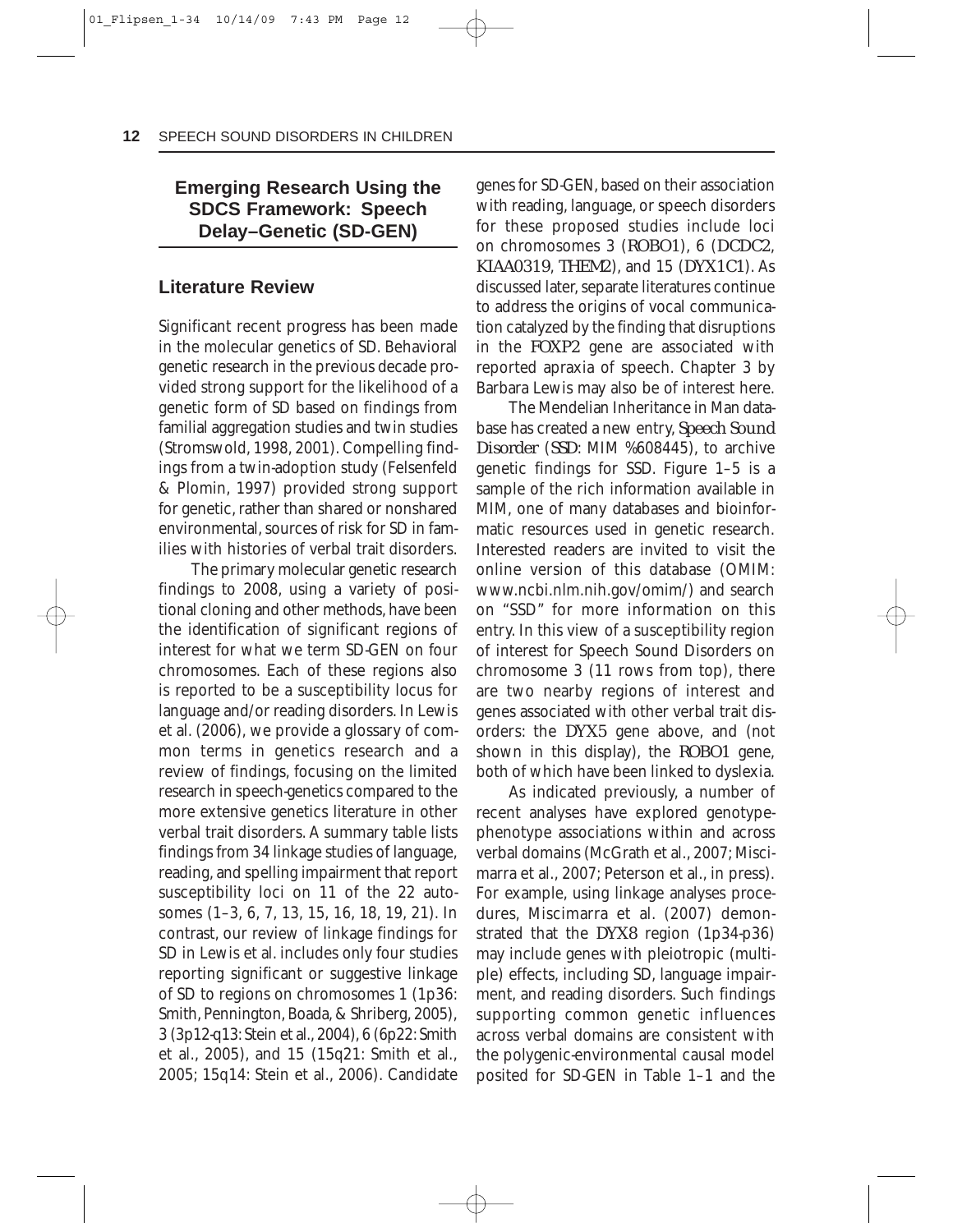| Genes-cyto & Symbol |               | Links                     | Cyto           | Description                                                          | Go to      |
|---------------------|---------------|---------------------------|----------------|----------------------------------------------------------------------|------------|
|                     | CYP51P1       |                           | 3p12.2         | cytochrome P450, subfamily 51 pseudogene 1                           | Info       |
|                     | NRC1          | OMIM                      | 3p12           | nonpapiliry renal carcinoma 1                                        | Info       |
|                     | ACTL4         |                           | $3pter-q21$    | actin-like 4                                                         | Info       |
|                     | DFNB15        | OMIM                      | 3 or 19        | deafness, autosomal recessive 15                                     | Info       |
|                     | HV1S          | OMIM                      |                | 3 or 11p11-qter herpes simplex virus type 1 sensitivity              | $Inf\circ$ |
|                     | HSPBL1        |                           | $3p21$ -qter   | heat shock 27kDa protein-like 1                                      | $Inf\circ$ |
|                     | SRML2         |                           | $3p14-q21$     | spermidine synthase-like 2                                           | $Inf\circ$ |
|                     | KTCN3         | OMIM                      | sts 3p14-q13   | Keratoconus 3                                                        | Info       |
|                     | DFNB42        | OMIM                      | $3p13-q13$     | deafness, autosomal recessive 42                                     | Info       |
|                     | DYX5          | OMIM                      | sts 3p12-q13   | dyslexia susceptibility 5                                            | Info       |
|                     | SSD           | OMIM                      | sts $3p12-q13$ | Speech-sound disorder                                                | Info       |
|                     | LOC100130326  |                           | 3p12.1         | hypothetical LOC100130326                                            | Info       |
|                     | PPATP1        |                           | 3p12.1         | phosphoribosyl pyrophosphate amidotransferase pseudogene 1           | Info       |
|                     | CADM2         | OMIM pr hm sts 3p12.1     |                | cell adhesion molecule 2                                             | Info       |
|                     | LOC728144     |                           | 3p12.1         | hypothetical protein LOC728144                                       | Info       |
|                     | VGLL3         | OMIM prhm sts 3p12.1      |                | vestigial like 3 (Drosophila)                                        | Info       |
|                     | LOC285232     |                           | sts 3p12.1     | phosphoribosyl pyrophosphate amidotransferase pseudogene             | Info       |
|                     | CHMP2B        | OMIM prhm sts 3p11.2      |                | chromatin modifying protein 2B                                       | Info       |
|                     | POU1F1        | OMIM prhm sts 3p11        |                | POU class 1 homeobox 1                                               | $Inf\circ$ |
|                     | KRT8P25       |                           | 3p11.2         | keratin 8 pseudogene 25                                              | Info       |
|                     | LOC100129005  |                           | 3p11.2         | hypothetical LOC100129005                                            | Info       |
|                     | LOC643766     |                           | 3p11.2         | similar to peptidase (prosome, macropain) 26S subunit, ATPase 1      | Info       |
|                     | HTR1F         | OMIMprhm                  | 3p12           | 5-hydroxytryptamine (serotonin) receptor 1F                          | Info       |
|                     | CGGBP1        | OMIM pr hm sts 3p12-p11.1 |                | CGG triplet repeat binding protein 1                                 | Info       |
|                     | ZNF654        |                           | prhmsts 3p11.2 | zinc finger protein 654                                              | Info       |
|                     | $C3$ orf $38$ |                           | prhmsts 3p11.2 | chromosome 3 open reading frame 38                                   | Info       |
|                     | LOC344653     |                           | 3p11.2         | similar to ATP-binding cassette, sub-family F (GCN20), member 2 Info |            |
|                     | LOC100130327  |                           | 3p11.2         | hypothetical LOC100130327                                            | Info       |
|                     | LOC728432     | pr                        | 3p11.2         | similar to NMDA receptor regulated 2 isoform a                       | Info       |
|                     | EPHA3         | OMIM prhm sts 3p11.2      |                | EPH receptor A3                                                      | Info       |

**Figure 1–5.** Entry for Speech Sound Disorders (%608445) in Mendelian Inheritance in Man (MIM). This figure is included only to illustrate a display from one of the most frequently consulted bioinformatic sources. Definitions for column headings and other terms are available at the online site: www.ncbi.nlm.nih.gov/omim/

contemporary perspective of "generalist genes" (Butcher, Kennedy, & Plomin, 2006).

## **Phenotypes for SD-GEN**

A primary goal of our collaborative genetic research in SD-GEN has been to develop quantitative phenotypes that are sensitive to and specific for this proposed subtype of SD

(Shriberg, 1993). The goal in family-based genetic designs is to assess relevant family members of the proband using measures that provide one or more quantitative indices for each sign of the disorder. Obtaining such information from direct behavioral testing of individuals who are at risk for the disorder, are currently expressing the disorder, or who have normalized prior disorder is preferable to using case records data (Barry,Yasin,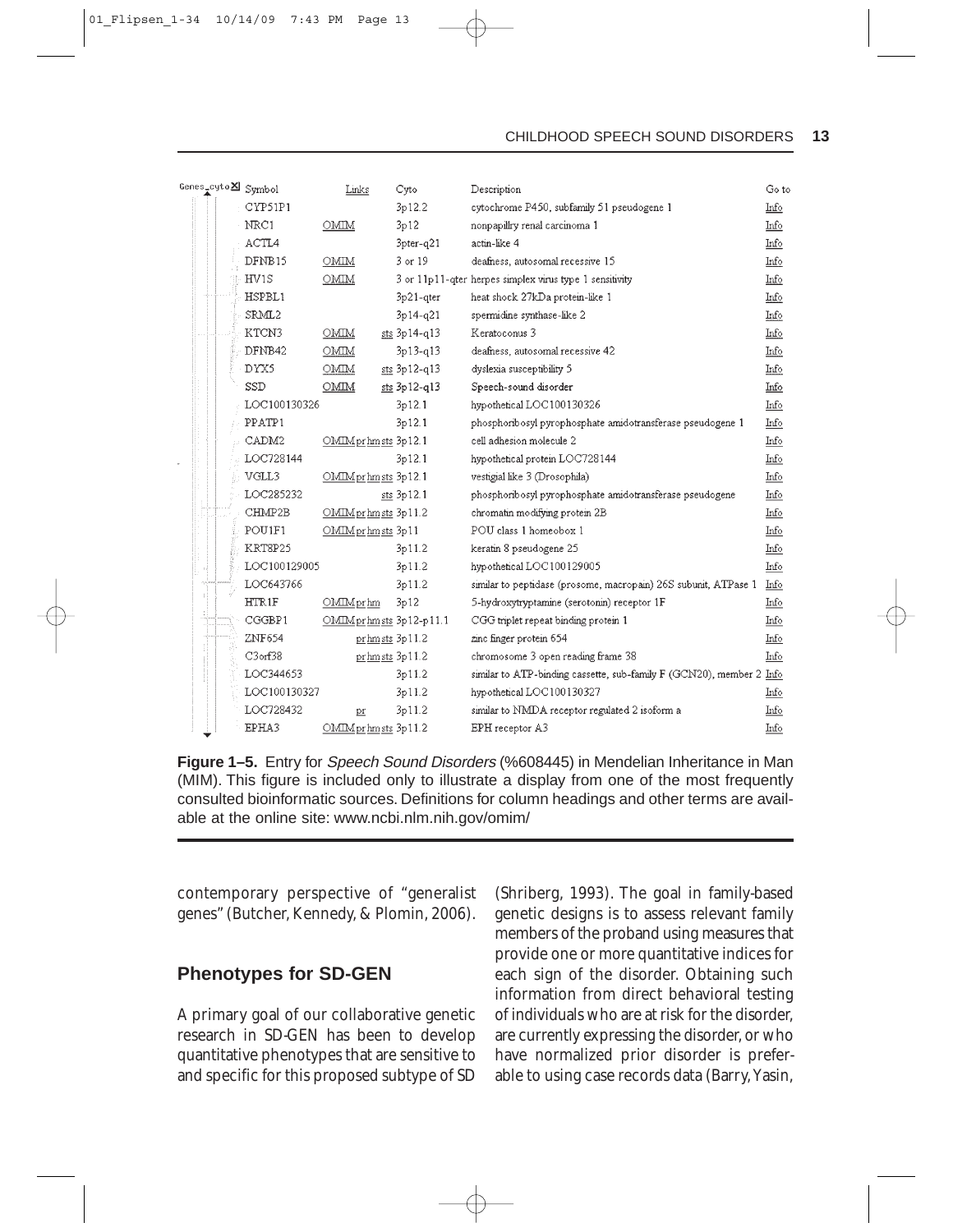& Bishop, 2007; Lewis et al., 2007; Plante Shenkman, & Clark, 1996). Phenotypes must be sensitive to all levels of severity of expression of the disorder, as adjusted for possible age, gender, and other sociodemographic variables, but they may or may not be specific for it (i.e., they may be narrower or more broad relative to the domain of interest).

Several phenotypes have been used for family members of different ages in collaborative speech-genetics studies. For probands and young siblings assessed during the developmental period (years 3–6) in which misarticulation profiles are especially sensitive and specific for SD, two sets of phenotypes have been productive in the molecular genetic studies with colleagues just reviewed: the binary SDCS-T phenotype (Normal Speech Acquisition [NSA] versus Speech Delay [SD]; Shriberg et al., 1997b) and two continuous phenotypes (*ZPCC* and *ZPCCR*; z-scores for Percentage of Consonants Correct [PCC] and Percentage of Consonants Correct-Revised [PCCR]; Shriberg, Austin, Lewis, McSweeny, & Wilson, 1997a). For ages 6 to 9 years, when speech production errors may be nearly normalized with treatment, two continuous phenotypes developed to be maximally sensitive to persistent SD errors have also been productive: *Speech1* and *Speech2*. The latter two phenotypes (log of the odds and probability of having prior SD, respectively) were obtained from a 7-variable composite derived from a multivariate logistic regression using 17 out of 120 speech metrics that had the highest diagnostic accuracy for a sample of 759 speakers with prior SD (Smith et al., 2005).

## **Endophenotypes for Verbal Trait Disorders**

Significant linkage findings in verbal trait disorders have most often been made to

several widely used nonword repetition tasks (Newbury, Bishop, & Monaco, 2005). A significant confound with such tasks in speech-genetics research is that nonword repetition errors cannot be disambiguated from misarticulations.We have reported psychometric and substantive findings for an 18-item syllable repetition task that requires respondents to repeat nonwords comprised of only four Early-8 consonants (/b/, /d/, /m/,  $/n$ ) and one nonscored vowel ( $/\alpha$ ) in two-, three-, and four-syllable words (e.g., /bɑmɑdɑ/; Shriberg et al., 2008). Responses to this task, titled the Syllable Repetition Task (SRT), and to a comparison measure, the Nonword Repetition Task (NRT; Dollaghan & Campbell, 1998), were obtained from 158 children assessed in a collaborative physiology study, including 95 preschool participants with SD. Findings from three substudies support the construct and concurrent validity of the SRT and its internal reliability. All children had the four consonants in their inventories. Effect sizes estimating its ability to discriminate comorbid expressive language disorder from no language disorder were significant and comparable in magnitudes to those obtained with the NRT.

Additional analyses indicated that the SRT can aid in dissecting the speech processing constraints underlying poor performance on nonword repetition tasks. Briefly, we used differences in item length (2-, 3-, 4 syllable nonwords), error type (within versus across class manner substitutions), and articulatory difficulty (i.e., two-syllable items with homorganic [same place] versus homotypic [same manner] consonants) to assess the level of support for errors reflecting processing constraints at three phases prior to articulatory execution: auditoryperceptual encoding, storage-retrieval, and articulatory planning-programming. Findings provided strong support for auditory-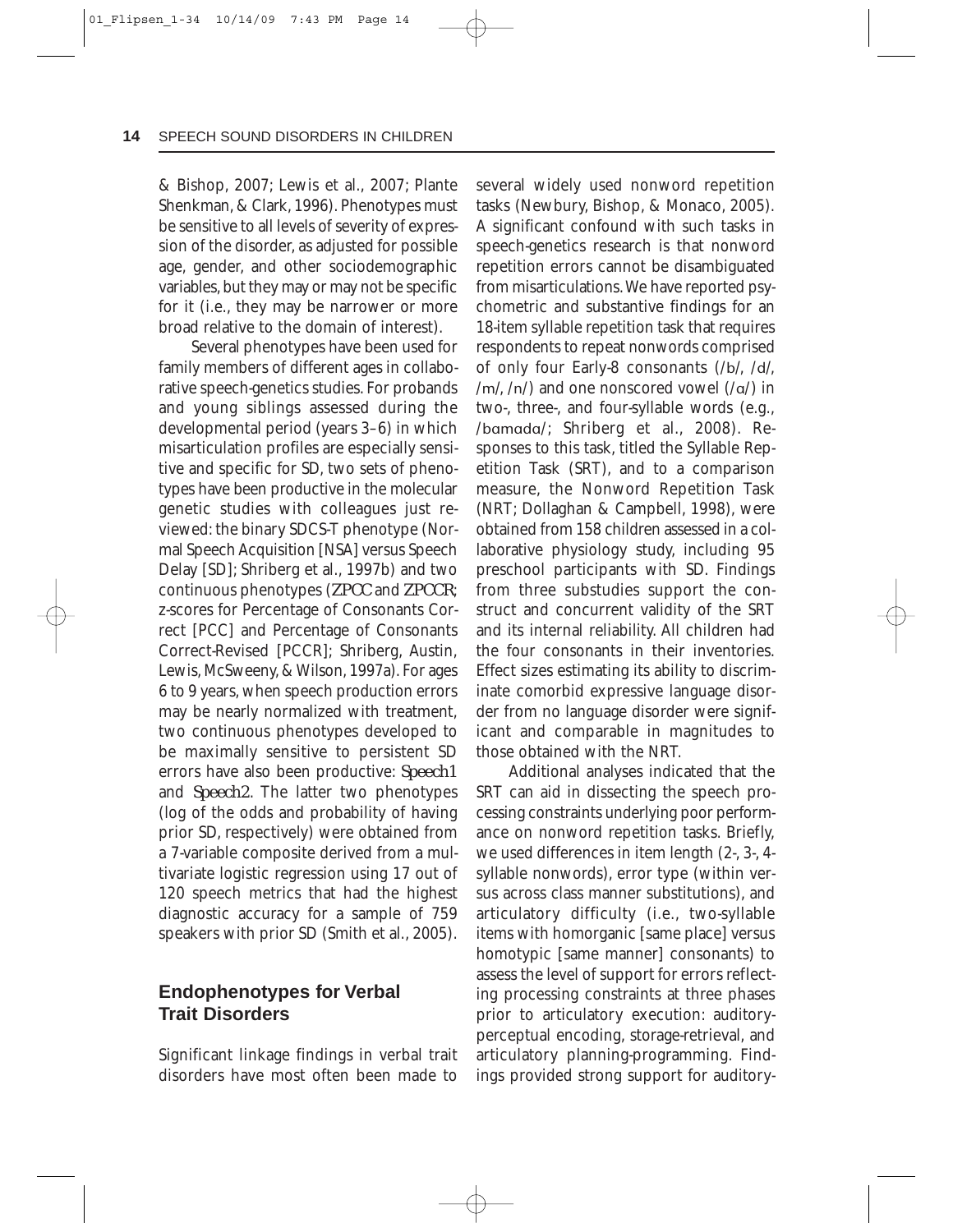perceptual encoding deficits underlying repetition errors of children with typical and delayed speech, mixed support for memorial processes, and no support for articulatory planning/programming deficits.On memorial processing, although longer SRT words generally were more difficult to imitate correctly, twenty-four percent of the 158 participants (87% of whom had SD) had repetition errors on at least half of the 16 consonant targets in the two-syllable nonwords (e.g., /dɑmɑ/). We interpreted these findings as arguing against a simple memory capacity constraint explanation for poor nonword repetition of these short CVCV words. On auditory-perceptual processing, the substitution errors of children with typical speechlanguage development more often retained the correct manner feature of the target consonant (e.g., /d/ for /b/, rather than either of the two nasal consonants for /b/) compared to the percentage of within-class substitution errors made by participants with speech-language impairment. We suggest that the SRT may be a useful endophenotypic metric for speech-genetics research, as well as for research with speakers with disorders of any type who have limited phonetic inventories or misarticulations.

## **Diagnostic Markers for SD-GEN**

Recall that as indicated at the bottom of the right arm of the SDCS-E (see Figure 1–2), a primary research need is for diagnostic markers to identify children with one or more of the five proposed subtypes of SD. Diagnostic markers have to be sensitive to SD at all levels of severity of expression. Crucially, unlike phenotype markers, they must be specific for each subtype. We have made some progress identifying diagnostic markers for SD-GEN for use in genetic research.

#### **A Diagnostic Marker for Children with SD-GEN**

In Shriberg et al. (2005), we reported diagnostic marker findings for children at risk for SD-GEN. We divided 72 preschool children expressing SD into two groups comparable in age, gender, language status, and speech severity, but differing in family history of speech-language-reading disorder. Group 1 had two or more nuclear family members with histories of or active speechlanguage-reading disorder, whereas Group 2 had no nuclear family members that met this criterion. Although the two groups were assembled to have similar levels of severity of involvement (Group 1: PCC = 70.0% [10.3]; Group 2:  $PCC = 71.6\%$  [10.2]), there were statistically significant betweengroup differences in their absolute and relative percentages of omission errors. Group 1 children, who presumably had higher liabilities for SD-GEN than Group 2 children, had significantly higher percentages of relative omission errors, particularly on the Late-8 (i.e., most difficult) speech sounds. The significant effect size for this latter comparison was  $0.86$  (C.I. =  $0.35-1.37$ ).

In addition to its diagnostic significance, we interpret these findings as support for the core claim (see Figure 1–2 and Table 1–1) that SD-GEN is due to genetically transmitted cognitive-linguistic constraints affecting phonological processing. We propose that speech sound omissions (compared to speech sound substitutions and distortions) reflect significant deficits in encoding and/or storage-retrieval processes. Literature support associating omissions with cognitive constraints includes the widely attested findings of proportionally more speech sound omissions in cognitive disability (e.g., Shriberg & Widder, 1990) and in the higher percentage of omissions in children with comorbid SD and language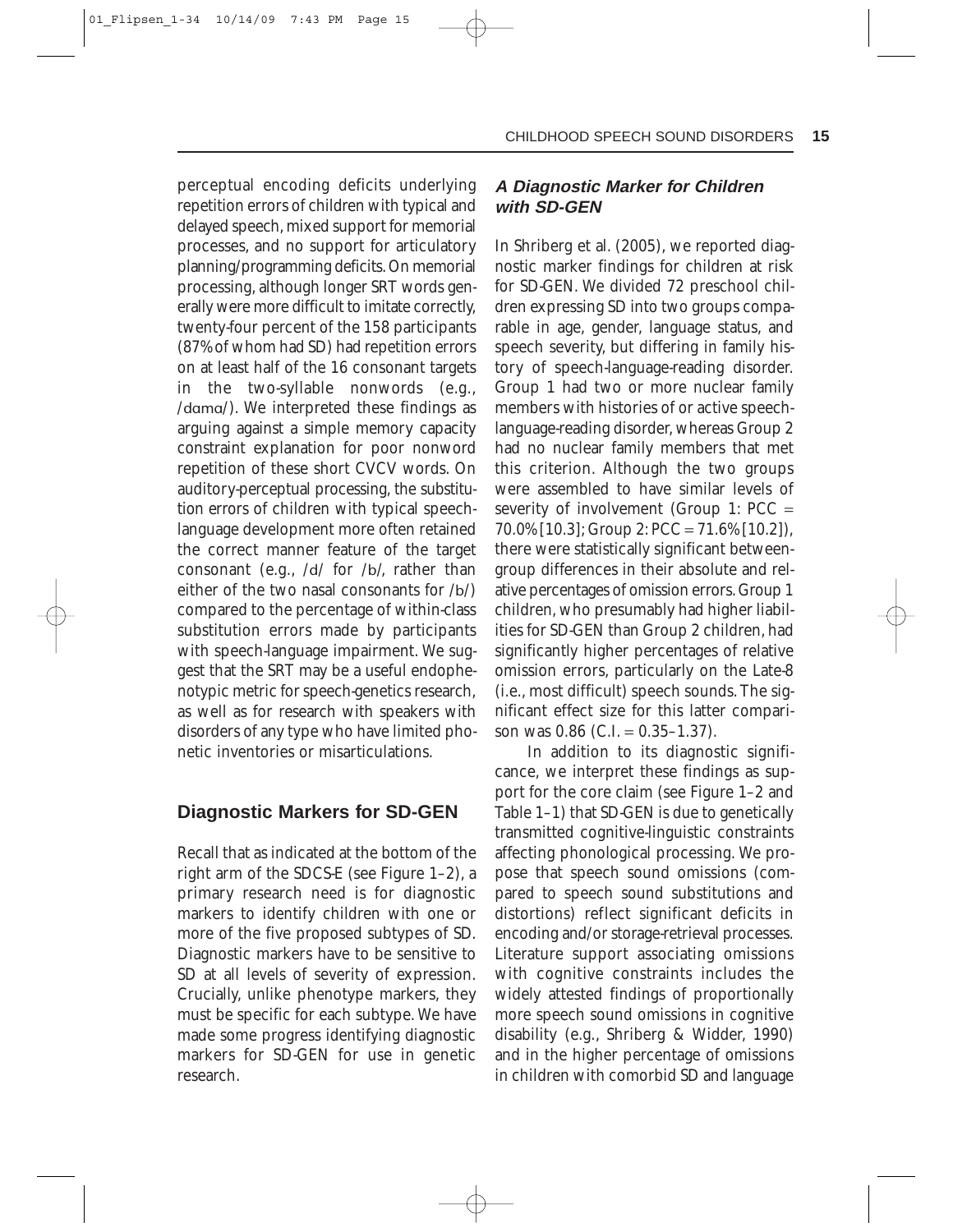impairment. Speech sound omissions were also more prevalent in children with lowered performance on the SRT, the nonsense word task described above, which appears to be sensitive to individual differences in cognitive-linguistic aspects of speech processing. The omission marker has been cross-validated in an unpublished study that included 95 participants with SD divided by familial aggregation status.

#### **Acoustic Markers to Recover the Phenotype in Residual Speech Errors**

What speech signs or signatures might be used to recover SD versus SE origins in older speakers who have normalized or nearly normalized sibilant or rhotic distortions? Recall in Table 1–1 that SD-GEN is posited to have genetic origins, whereas the distal and proximal origins of SE are posited to be moderated by environmental risk and protective factors.

Figure 1–6 provides summary data from two study series attempting to determine if there were acoustic signatures of former SD versus former SE in speakers with residual distortion errors on rhotics (i.e., RE-R) or sibilants (i.e., RE-S).We tested several groups of adolescents including speakers whose speech histories were documented from our clinic records or school records as having either prior SD or prior SE and control children from the same classrooms. Both narrow phonetic transcription and acoustic methods were used to classify the speech tokens from word lists of speakers with normal or normalized /3·/ and those with prior /s/ errors.

As shown in Figure 1–6, / $3\sqrt{2}$  tokens were quantified acoustically by subtracting F2 from F3 and standardizing the result (z-score) using age  $\times$  sex reference data (Flipsen, Shriberg, Weismer, Karlsson, & McSweeny, 2001). A *z*F3–F2 value of 3.0 provided excellent discrimination between tokens transcribed perceptually as correct /3·/ productions (<3.0) and derhotacized /3·/ productions (>3.0) yielding sensitivity/ specificity estimates of 95% and 94%, respectively. Moreover, a *z*F3–F2 cutpoint of 6.0 provided good discrimination between the perceptually derhotacized  $/3$  tokens of speakers with RE-SD (<6.0) versus RE-SE (>6.0) speech histories (sensitivity/specificity estimates of 85% and 79%, respectively). Notice that the /ɜ·/ tokens from the typical speech control group and the normalized speech group had z-score values below 3.0. Crucially, the /3·/ tokens of speakers with RE-SD were mostly below 6.0, whereas the  $/3$  tokens of speakers with RE-SE were mostly above 6.0.Thus, the persistent / $\sigma$ / distortions of speakers with prior SE were acoustically most discrepant from typically produced / $\mathbb{F}/\mathbb{F}$  productions.

As shown in Figure 1–6, trends were in the same direction for /s/ productions of adolescents with former SD versus those with former SE measured acoustically using the first spectral moment (M1; Milenkovic, 1996). All tokens from the adolescent speakers were transcribed as perceptually correct, supporting the previous epidemiologic data indicating fewer residual sibilant than rhotic distortion errors in adolescents. Nevertheless, compared to the perceptually correct /s/ tokens from control speakers, the perceptually correct /s/ tokens from the speakers who had prior SE (see Figure 1–6, lower right panel) had notably higher z Moment 1 values compared to those from the speakers who had prior SD.

These  $/3$  and  $/5/$  findings suggest the possibility of acoustic signatures that may provide the specificity needed to classify family members correctly for speech-genetics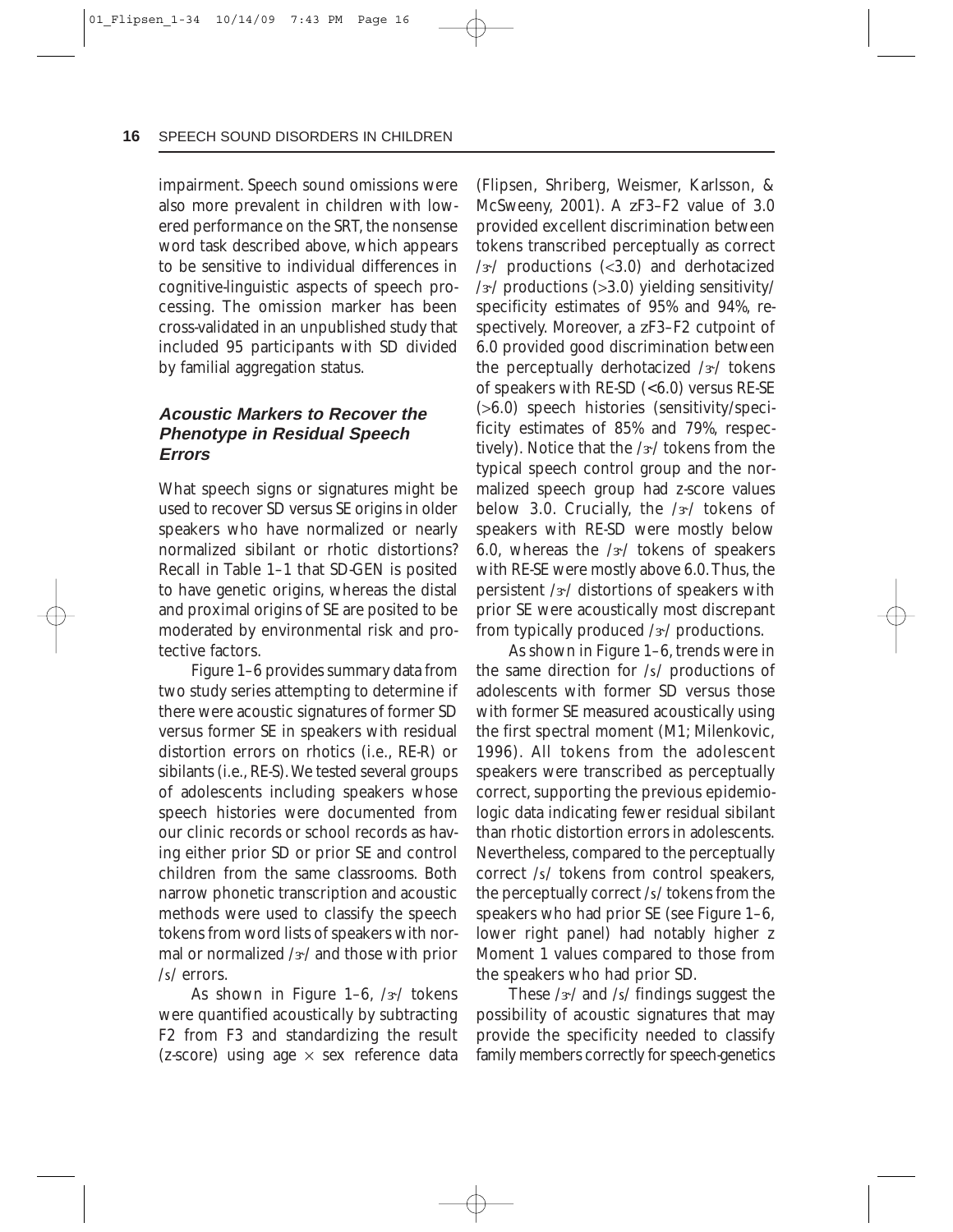

Figure 1–6. Recovery of the speech phenotypes in /3<sup>-</sup>/ and /s/ productions in older speakers. The panels on the left side include the number of tokens at each standardized value (zF3-F2) produced by participants in each of four speaker groups.The panels on the right side include the number of tokens at each standardized value (z Moment 1) produced by participants in each of three speaker groups.

studies. Studies in process are also pursuing implications of the findings in Figure 1–6 in their own right as discussed elsewhere (Karlsson, Shriberg, Flipsen, & McSweeny, 2002; Shriberg, Flipsen, Karlsson, & McSweeny, 2001). There are a number of cognitive and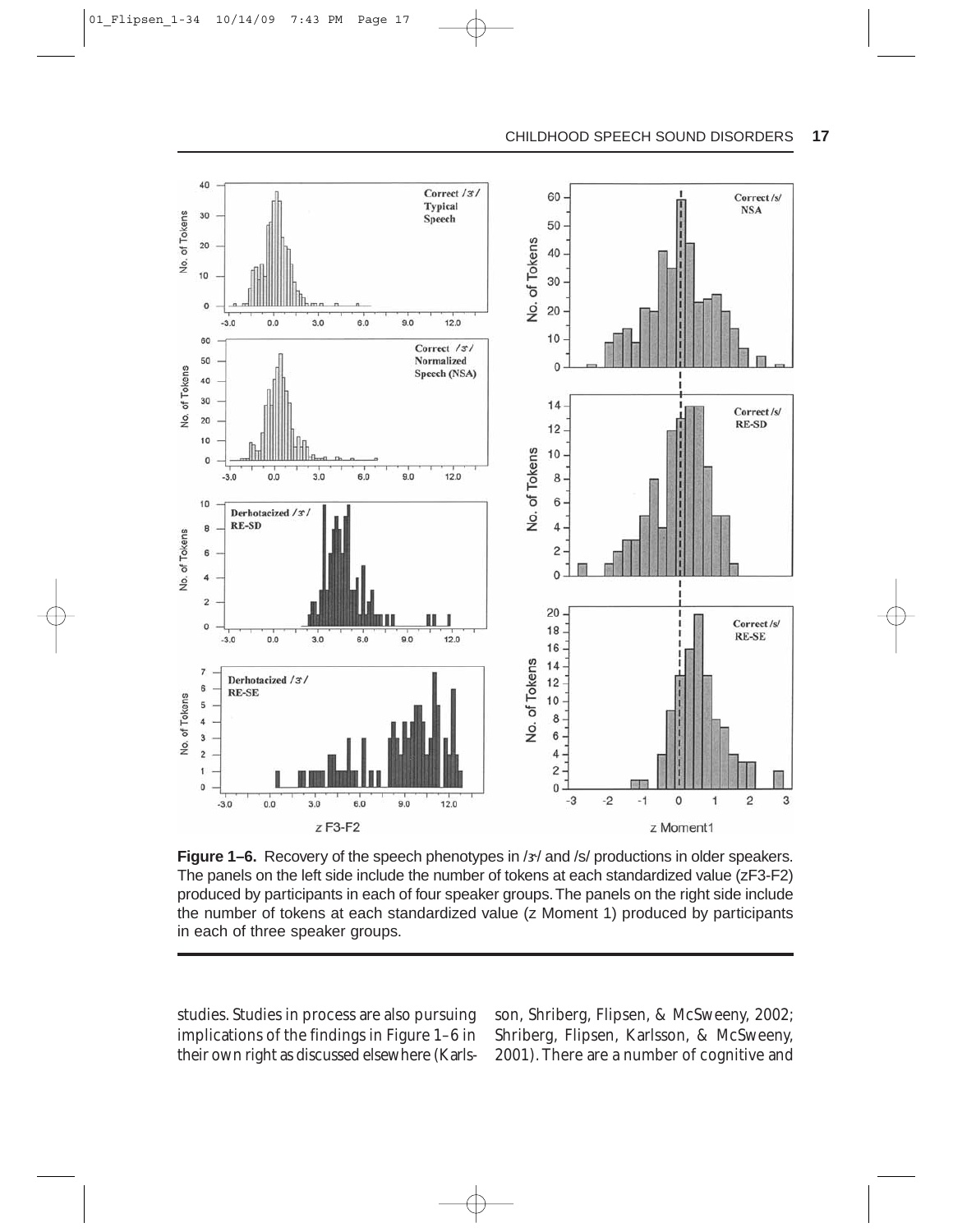sensorimotor developmental frameworks that would predict that early distortions are more resistant to change than early errors of omission or substitution. Although considered more detrimental for intelligibility than distortion errors, early omissions of or substitutions for Late-8 sounds—as occurs in SD—may actually have a better prognosis for complete normalization than the early speech sound distortions that occur in SE.

## **Emerging Research Using the SDCS Framework: Speech Delay–Otitis Media with Effusion (SD-OME)**

#### **Literature Review**

The hypothesis that early recurrent OME places a child at increased risk for SSD is based primarily on the assumption that the fluctuant conductive hearing loss that may accompany OME can affect the development of veridical and stable phonological representations (Shriberg, 1987). As indicated in Table 1–1, such proximal processes are presumed to have their origins in both polygenetic and environmental risk factors. In a review of 27 OME-speech studies, we concluded that support for *correlative* associations among early OME, hearing loss, and speech delay was equivocal, and that support for *causal* associations remained undocumented (Shriberg, Flipsen, et al., 2000).This is essentially the position of several large-scale prospective studies that have concluded that the mild hearing loss that may occur during episodes of early frequent OME is not a risk factor for early or later impairments in speech, language, academics, or social function. Variants of this conclusion have been expressed in a

comprehensive literature review (Roberts, Hunter, et al., 2004), a meta-analysis (Roberts, Rosenfeld, & Zeisel, 2004), an updated set of clinical practice guidelines (Rosenfeld et al., 2004), and, most recently, in a long-term follow-up study of cohorts in the Pittsburgh otitis media project (Paradise et al., 2007).

A consistent trend in smaller scale studies of outcomes for children with significant histories of early frequent OME and hearing loss, however, is for study participants to have significantly lowered performance on cognitive and auditory perception tasks. Three research examples illustrate this trend. Nittrouer and Burton (2005) reported that 5-year-old children with histories of OME and low socioeconomic status scored lower than a control group on tasks involving speech perception, verbal working memory, and sentence comprehension. Gravel et al. (2006) reported that OME and early hearing loss was significantly associated with several measures of auditory processing in children assessed at school age, including measures of extended high-frequency hearing and measures assessing brainstem auditory pathways. Majerus et al. (2005) in a study of 8-year-old children with histories of early recurrent OME reported normal performance on shortterm memory and new word learning tasks, but small, statistically significant performance decrements on several phonological processing tasks. These latter authors suggested that one negative outcome of OME appears to be ". . . subtle impairments at the level of perceptual-phonologic analysis . . . " (p. 473).

#### **Is Mild Hearing Loss a Risk Factor for Speech Delay?**

How can we reconcile the negative risk findings for mild hearing loss reported in the large-scale, prospective studies of OME with the positive risk findings reported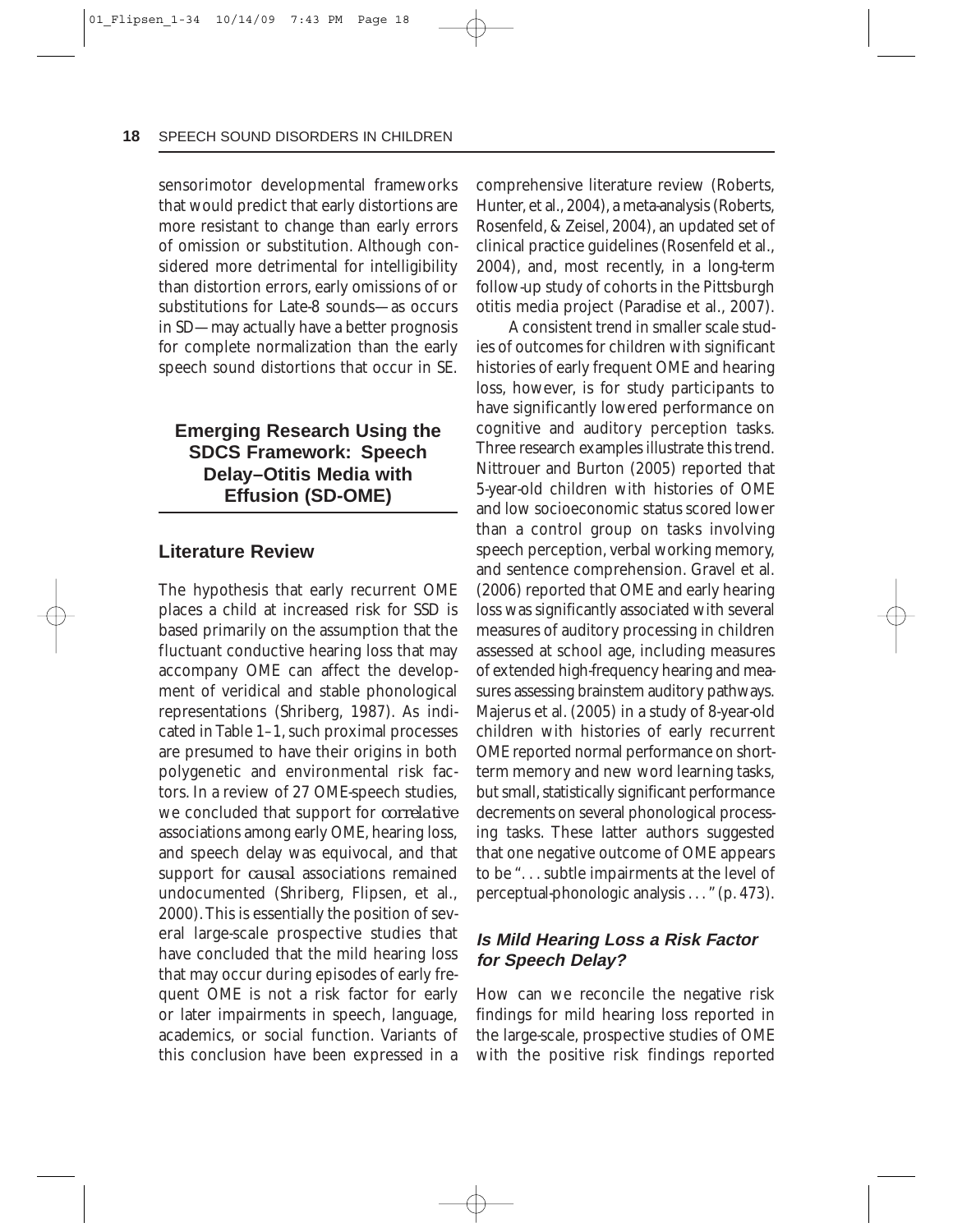from small-scale retrospective or ambispective studies using convenience samples? Review of the hearing loss information in our prior and continuing research collaborations prompted us to examine the OME literature for the rationales used to subgroup children by hearing loss histories in both large-group and small-group studies, including the classic paper by Fria, Cantekin, and Eichler (1985) and the detailed information in Gravel and Wallace (2000).We wondered if the independent variable of *mild* conductive hearing loss based on the pure-tone average (PTA) metric may be the source of important methodological differences among OME outcome studies. Some differences we found in the computation of PTA across OME outcome studies include: (a) the number of frequencies tested (3 or 4), (b) the frequencies used to compute the PTA (.5K, 1K, 2K, or 4K), (c) whether the PTA is used as the index if there is greater than a 20 db HL difference in the better ear between any two frequencies, (d) differences in the cutoff levels used to convert PTA values to the ordinal, adjectival classifications for hearing loss (i.e., *mild* versus *moderate* conductive hearing loss), and (e) other testing differences, including the number of hearing evaluations available, the age(s) at which one or more PTAs were obtained, methods used to average multiple PTAs or to select the worst PTA as the primary independent variable.

In recent collaborative research, we explored the implications of prior fluctuant hearing loss on speech outcomes in subsamples of 60 children in each of two prospectively assessed otitis media projects: the Chapel Hill (Roberts, Burchinal, Koch, Footo, & Henderson, 1988) and the Pittsburgh (Paradise et al., 2000) studies. Based on prior collaborative research with the Dallas otitis media study (Shriberg, Friel-Patti, Flipsen, & Brown, 2000) and preliminary analyses of pure tone averages available in the Chapel Hill and Pittsburgh projects, we defined children as having *typical* hearing or (*negligible* hearing loss) if all of their PTAs during the first three years of life ranged from 0 to 24 dB HL. Participants who had at least one PTA from 35 to 45 db HL during this period were classified as having *mild-moderate* hearing loss. Participants in each subsample who did not meet either criteria (i.e.,25-34 db HL and above 45 db HL) were excluded from further analyses.

Figure 1–7A provides speech profiles (PCCR calculated on the Goldman-Fristoe Test of Articulation-2 [GFTA-2]; Goldman & Fristoe, 2000) at 3 years of age for the children from the Chapel Hill study. Group 1  $(n = 9;$  filled circles) participants had typical hearing levels (0-24 dB HL) as assessed from 6 to 36 months and Group 2 ( $n = 8$ ; open circles) participants had PTAs meeting criteria for mild-moderate hearing loss (35-45 dB HL) on at least one audiologic evaluation. Figure 1–7B provides comparable GFTA-2 data from the Pittsburgh database (Group 1: *n* = 10; Group 2: *n* = 6). Over half (57%) of the Group 2 participants in the two datasets had hearing loss from 35 to 40 db HL (i.e., within the standard 40 db HL upper limit for mild hearing loss). Two trends in these independent samples are interpreted as support for the hypothesis that mildmoderate hearing loss associated with OME places a child at increased risk for SD.

First, as shown for both datasets, notably in Figure 1–7A, Group 2 participants had markedly lower average percentages of consonants correct (i.e., ignoring distortions) compared to participants in Group 1. The statistically significant mean between-group differences for each developmental sound class in the top section of Figure 1–7A (percentaged separately for Singletons [S], Clusters [C], and Total [T]) have a "box" drawn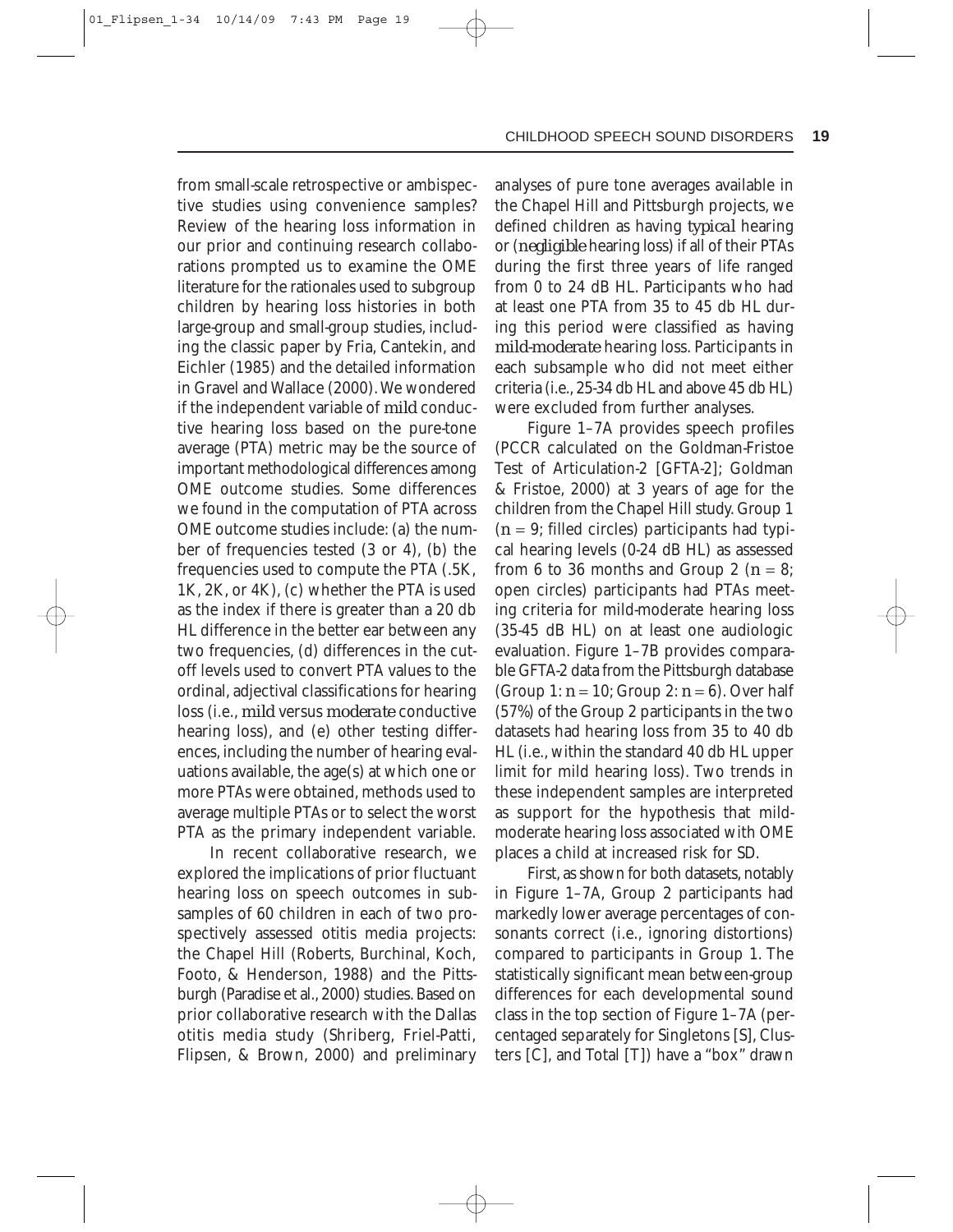

**Figure 1–7.** Early fluctuant mild-moderate hearing loss as a risk factor for speech delay at three years of age. The data in (**A**) are from the Chapel Hill database (Roberts, Burchinal, Koch, Footo, & Henderson, 1988); the data in (**B**) are from the Pittsburgh database (Paradise et al., 2000).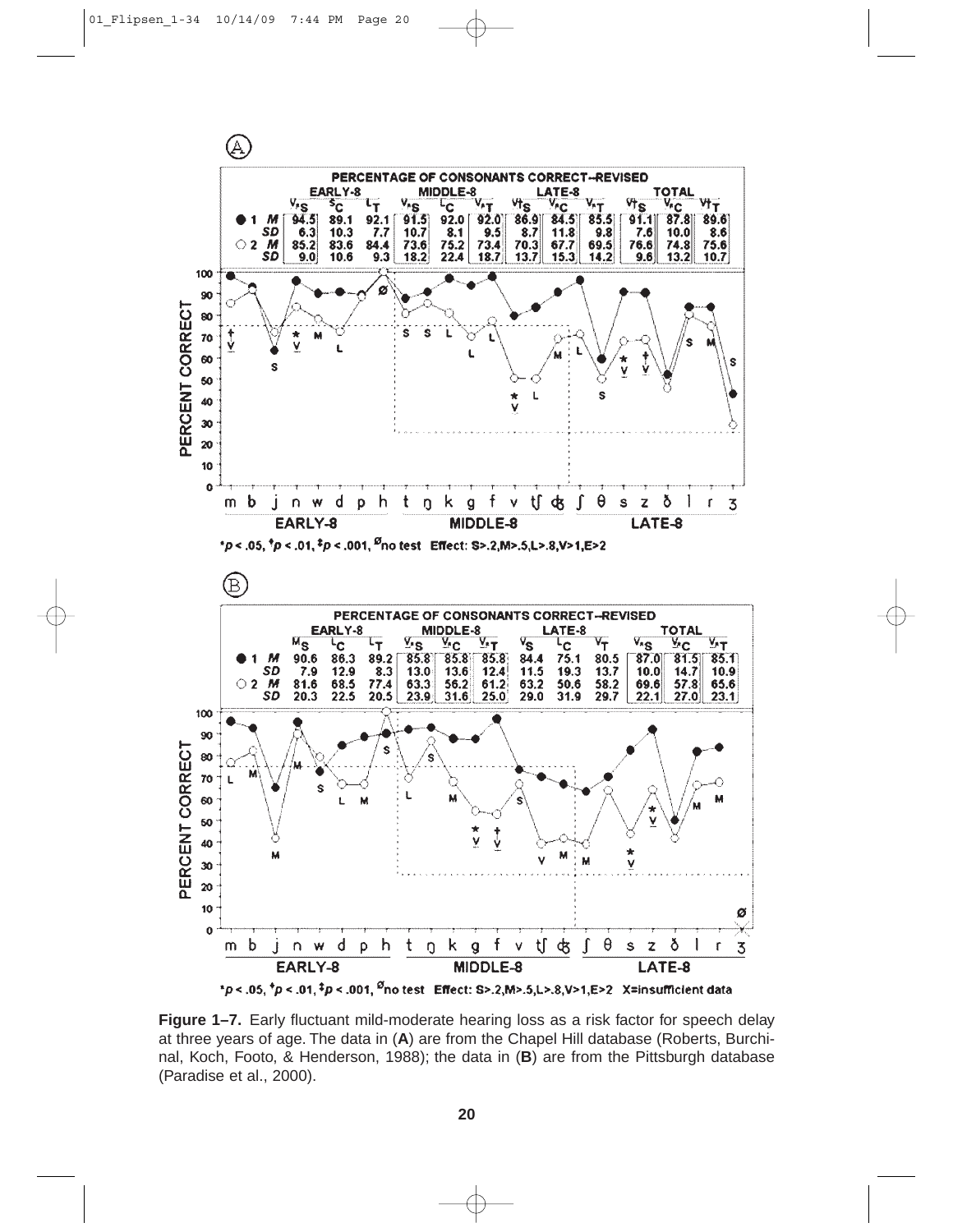around them. Conventional inferential statistical symbols and underscored capital letters (*S*: Small; *M*: Moderate; *L*: Large; *V*: Very Large; and *E*: Extremely Large) indicate the magnitudes of significant t-tests and effect sizes, respectively.The significant effect size for the total PCCR was 1.21, especially large for small sample comparisons. Trends for the Pittsburgh data (see Figure 1–7B) were similar, including a significant effect size of 1.29 for total PCCR. Notice that the means for both groups in the two studies are comparable, with most Group 1 children scoring above 85% (typical for 3-year-old children on this speech measure), whereas Group 2 children scored approximately 15–20% lower, in the range reported for children with SD (Shriberg et al., 1997a).

Significant between-group differences in the percentages of correct /s/ and /z/ productions were also evident in both datasets in Figure 1–7. Group 2 participants averaged approximately 20% lower in the atypical 45% to 70% correct range. The magnitudes of the significant effect sizes for the four sibilant comparisons ranged from 1.11 to 1.57. We have reported perceptual (Shriberg & Smith, 1983;Thielke & Shriberg, 1990) and acoustic (Shriberg et al., 2003) data indicating that differences in sibilant production may be one of several possible diagnostic markers of SD-OME.Although considered preliminary due to cell sizes, these are our first data linking mild-moderate hearing loss to later deficits in sibilant production. We interpret findings as reflecting Group 2 participants' reduced attention to the salience of fricative energy in the 4kHz region and above. Again, although the large-scale studies have concluded that mild hearing loss is not a risk factor for SD, over half of the Group 2 children  $(8/14 = 57%)$  in these small subsamples had fluctuant hearing loss of 35 to 40 dB HL and all had fluctuant losses below 45 db HL.

## **Summary and Research Directions**

Our current research perspective on the important public health issue in early recurrent OME (i.e., "watchful waiting" versus insertion of tympanostomy tubes) focuses on the need to determine the level and profile of hearing loss that places a child at risk for SD. Auditory perceptual constraints on phonological representations are clearly the relevant primitives in the causal pathways from hearing loss to speech production errors (Clarkson, Eimas, & Marean, 1989), and more generally, in current models of the development (Guenther, 2006) and persistence (Kenney, Barac-Cikoja, Finnegan, Jeffries, & Ludlow, 2006) of speech disorder. If replicated in larger study samples, the findings reviewed may explain why it has been so difficult to document the validity of this proposed subtype of SD. In an invited commentary on the influential Paradise and colleagues 2007 paper, Berman (2007) noted: "Since a hearing loss of 40 dB or higher was uncommon among patients in the study by Paradise and colleagues, it could not address the question of whether this level of hearing loss also leads to impairments" (p. 301). If replicated in prospective studies, the preliminary findings in Figure 1–7 would suggest that an early mild-moderate hearing loss of 35 to 45 dB HL is a risk factor for SD.

**Emerging Research Using the SDCS Framework: Speech Delay– Developmental Psychosocial Involvement (SD-DPI)**

#### **Literature Review**

As indicated previously, due to space constraints we have elected to focus on SD-GEN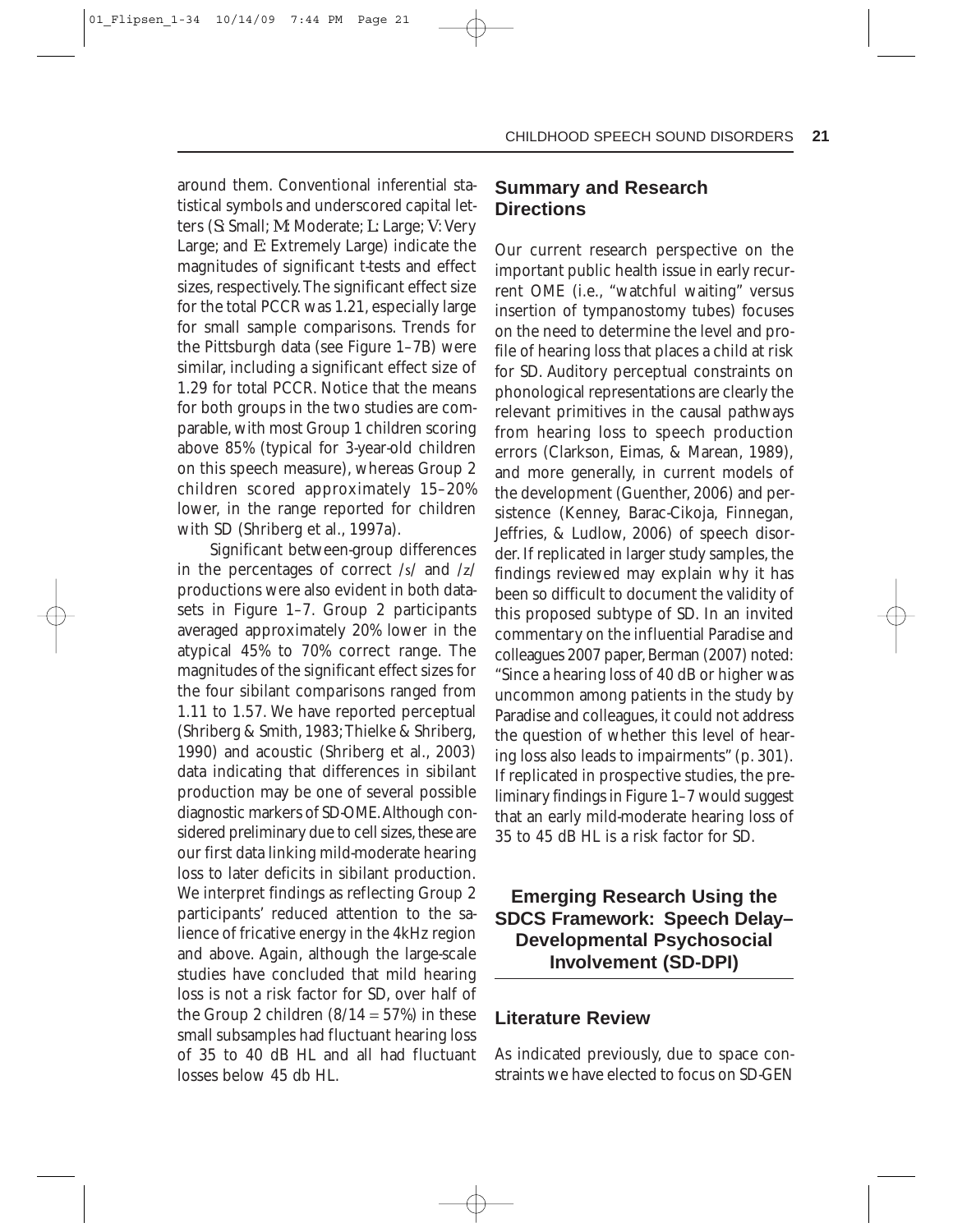and SD-OME, with only brief comments on SD-DPI and SD-AOS. The hypothesis of a subtype of SSD in which psychosocial processes are the primary domain in explanatory accounts and central for treatment planning has been difficult to test. As indicated in Table 1–1, such proximal processes are presumed to have their origins in both polygenetic and environmental risk factors. The working term for this proposed etiologic subtype, Speech Delay–Developmental Psychosocial Involvement (SD-DPI), was coined expressly to avoid the concept of psychopathology or emotional disorder. Rather, we have borrowed from the personality and temperament literatures, which include dimensions such as *mood*, *negative emotionality*, *approach-withdrawal*, *distractibility*,*attention span*,*task persistence*, and *adaptability*. It has seemed that such constructs have been useful to describe independent variables that are risk factors for successful treatment outcomes in our clinical studies of speech delay (Kwiatkowski & Shriberg, 1993, 1998). Contemporary studies have assessed individual differences in temperament as a risk factor or correlate of delayed language development (e.g., Caulfield, Fischel, DeBaryshe, & Whithurst, 1989; Paul & Kellogg, 1997) and stuttering (Anderson, Pellowski, Conture, & Kelly, 2003; Embrechts, Ebben, Franke, & van de Poel, 2000; Lewis & Goldberg, 1997), but as suggested in Figure 1–1, there have been few studies in recent decades on personality or temperament differences and speech sound disorder.

#### **Diagnostic Markers for SD-DPI**

Using parental report and clinical records, we found that 29 of 245 children (12%) seen for speech evaluation and treatment in our university speech clinic during an 18-year period met a set of temperament-based criteria for SD-DPI (Hauner et al., 2005). This percentage of children was larger than we expected; these data are the source of the clinical prevalence entry for SD-DPI in Table 1–2.The SD-DPI groups included children who met criteria for either *approachrelated negative affect* or *withdrawal-related negative affect* (Goldsmith, Lemery, & Essex, 2004).We assembled a comparison group of 87 children with speech delay from this database, matched to the SD-DPI group in age, gender, and SDCS classification (i.e., SD or an intermediate classification termed NSA/SD).

Speech analyses using a suite of descriptive measures indicated that children meeting criteria for SD-DPI had significantly more severe speech involvement compared to controls with SD. Their modal profile was an across the board delay of about an additional one year, compared to the control group of children with USD not including SD-DPI. They scored lower than the comparison group in each of the three developmental speech classes (Early-8, Middle-8, Late-8) and had significantly lower total PCC scores  $(p < 0.01$ ; effect size = .57). Until we computed the clinical prevalence estimate for SD-DPI of 12%, we had assumed that such children would comprise a much smaller percentage of children with SD, and that they would likely have less severe speech delay, at least as compared to children suspected to have SD-GEN and SD-OME.

Although we have not, to date, identified a unique speech or prosody-voice marker for SD-DPI, the unexpected severity feature of SD-DPI is of significant interest for theory and practice. Clearly, more research is needed to cross-validate these initial findings and to design controlled studies of psychosocial processes as possible risk and protective variables in speech delay.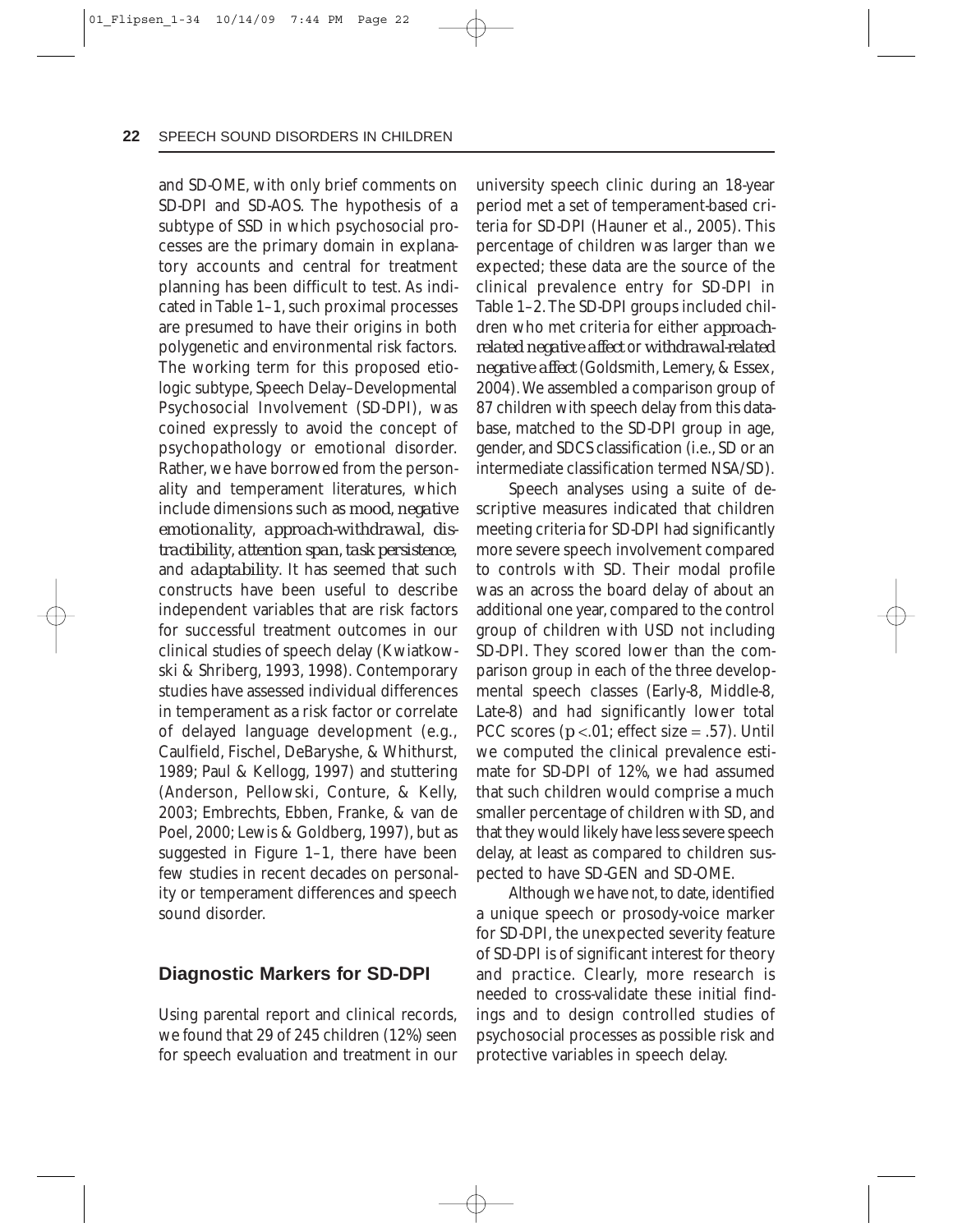## **Emerging Research Using the SDCS Framework: Speech Delay–Apraxia of Speech (SD-AOS)**

#### **Literature Review**

Research and particularly clinical concern for apraxia of speech in children has increased significantly in the past two decades (Shriberg & Campbell, 2003). Whereas *Developmental Verbal Dyspraxia* (*DVD*) remains the classification term in medical contexts and most other countries, a position statement by the American Speech-Language-Hearing Association (2007) endorsed the term *Childhood Apraxia of Speech* (*CAS*). The working term SD-AOS references the same group of children as CAS and these terms will be used synonymously in the following comments.

The primary constraint in CAS research and applied clinical decision making is the lack of a set of inclusionary/exclusionary criteria to classify speakers as positive for this disorder (American Speech-Language-Hearing Association, 2007). From a research perspective, differentiating SD-AOS from dysarthria (SD-DYS) is a major research need discussed elsewhere (Shriberg, in press). Our perspective on this issue is that the problem is due to the focus on CAS as an idiopathic speech disorder, neglecting the potential informativeness of research in CAS as a secondary disorder in complex neurodevelopmental contexts.

Our proposed solution to the circularity (Guyette & Diedrich, 1981) or tautology (McNeil, Robin, & Schmidt, 1997) problem in CAS research and the escalating high rates of false positives in contemporary clinical practice (Shriberg & McSweeny, 2002), is the four-phase research design illustrated in Figure 1–8. In the first ("1") phase, we have begun to describe the core features of apraxia of speech as it occurs in adult AOS, in CAS following pediatric neurologic disorders, and in CAS in complex neurodevelopmental contexts (Potter, Lazarus, Johnson, Steiner, & Shriberg, 2008; Shriberg et al., 2006; Shriberg, Jakielski, & El-Shanti, 2008; Shriberg, Jakielski, & Tilkens, 2009; Shriberg & Potter, 2008). For a related discussion, also see Chapter 7 by Velleman and colleagues in this volume. The assumption is that a disorder of speech praxis should have features that are common to both acquired and developmental subtypes, with developmental issues likely moderating severity of expression of the core features. Critical to this approach is use of a well-developed speech assessment protocol that includes the same perceptual and acoustic measures to assess all forms of CAS across the lifespan. We have developed perceptual- and acoustic-based analytics to test alternative perspectives on the precision and stability of spatiotemporal signs in the speech and prosody-voice profiles of speakers suspected to have apraxia of speech. Findings from the first phase are used in the second phase (see Figure 1–8) to identify and develop the criteria that qualify participants as having idiopathic CAS. Findings from these four forms of CAS are expected to inform third phase studies of the genetic and neural substrates underlying the pathobiology of apraxia of speech (for overviews of *FOXP2* research, see Fisher, 2005, 2006; Fisher, Lai, & Monaco, 2003; for an example of systems biology to early 2008 see Groszer et al., 2008). The fourth phase focuses on applied methods for assessment, treatment, and prevention. Shriberg (in press) includes rationale for the framework and a review of 55 cases of CAS occurring in genetic-based neurodevelopmental contexts.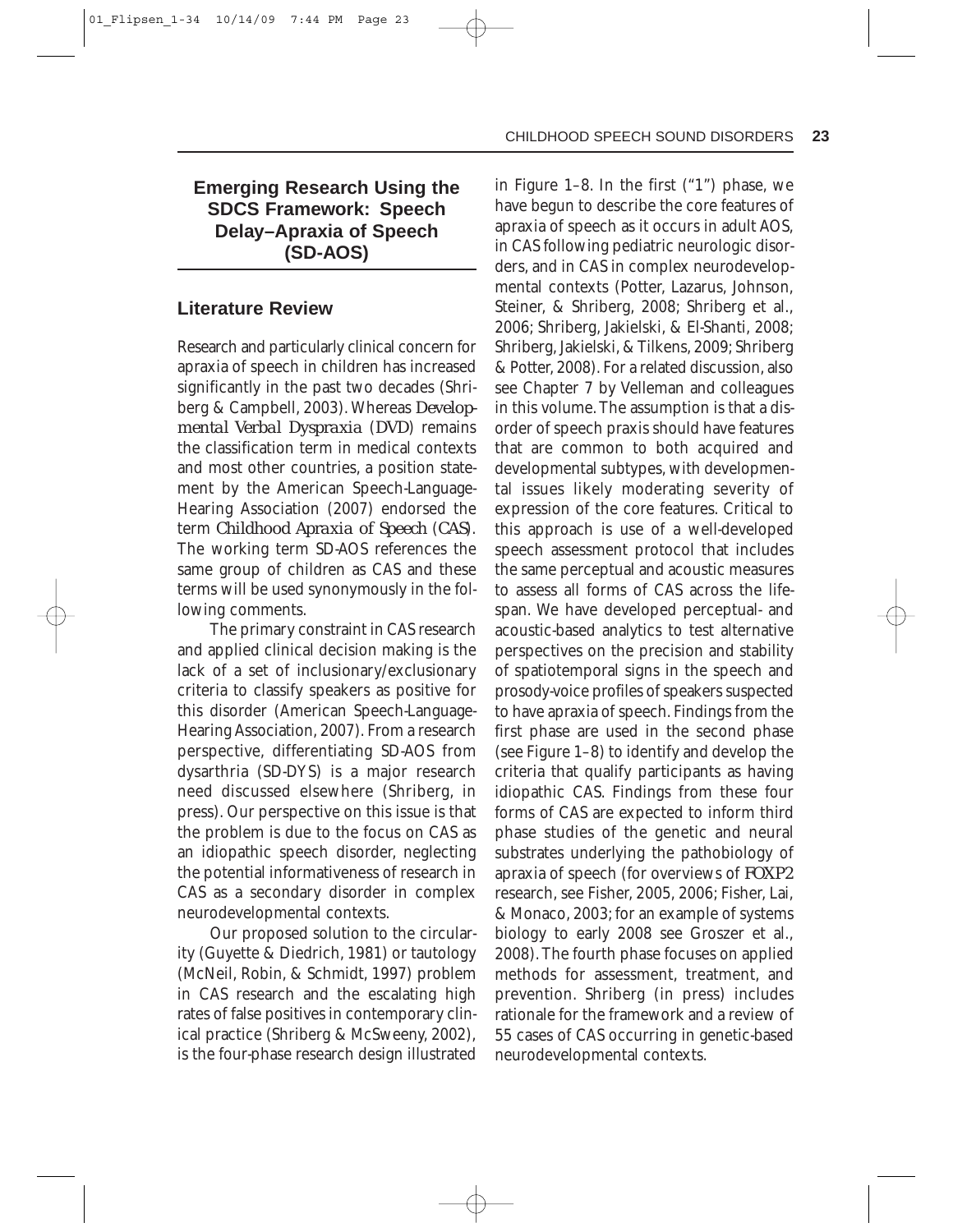

**Figure 1–8.** A neurodevelopmental framework for research in childhood apraxia of speech. Reprinted with permission from Shriberg, L. D. (in press), A Neurodevelopmental Framework for Research in Childhood Apraxia of Speech. In B. Maassen and P. van Lieshout (Eds.), Speech Motor Control: New Development in Basic and Applied Research. Oxford University Press.

## **Some Translational Needs in SSD**

This progress report has described a diagnostic classification system for childhood speech sound disorders and a sample of findings gathered within this framework. To this point, there has been little discussion of clinical issues, specifically, on translating research findings to service delivery contexts. I'll conclude with some personal perspectives on the *why*, *what*, and *how* of these translational needs.

## **Why Etiologic Classification of SSD?**

This chapter's focus on identifying the etiologic causes and clinical signs of subtypes of SSD is essentially similar to the classification perspectives in Duffy's (2005) classic text on motor speech disorders in adults. In his core chapter on differential diagnosis (Chapter 15), Duffy begins with the following quote from Sackett, Haynes, Guyatt, and Tugwell (1991):

The act of clinical diagnosis is classification for a purpose: an effort to recognize the class or group to which a patient's illness belongs so that, based on our prior experience with that class, the subsequent clinical acts we can afford to carry out, and the patient is willing to follow, will maximize the patient's health. (p. 409)

I obviously agree with Sackett and colleagues and with Duffy on the value of diag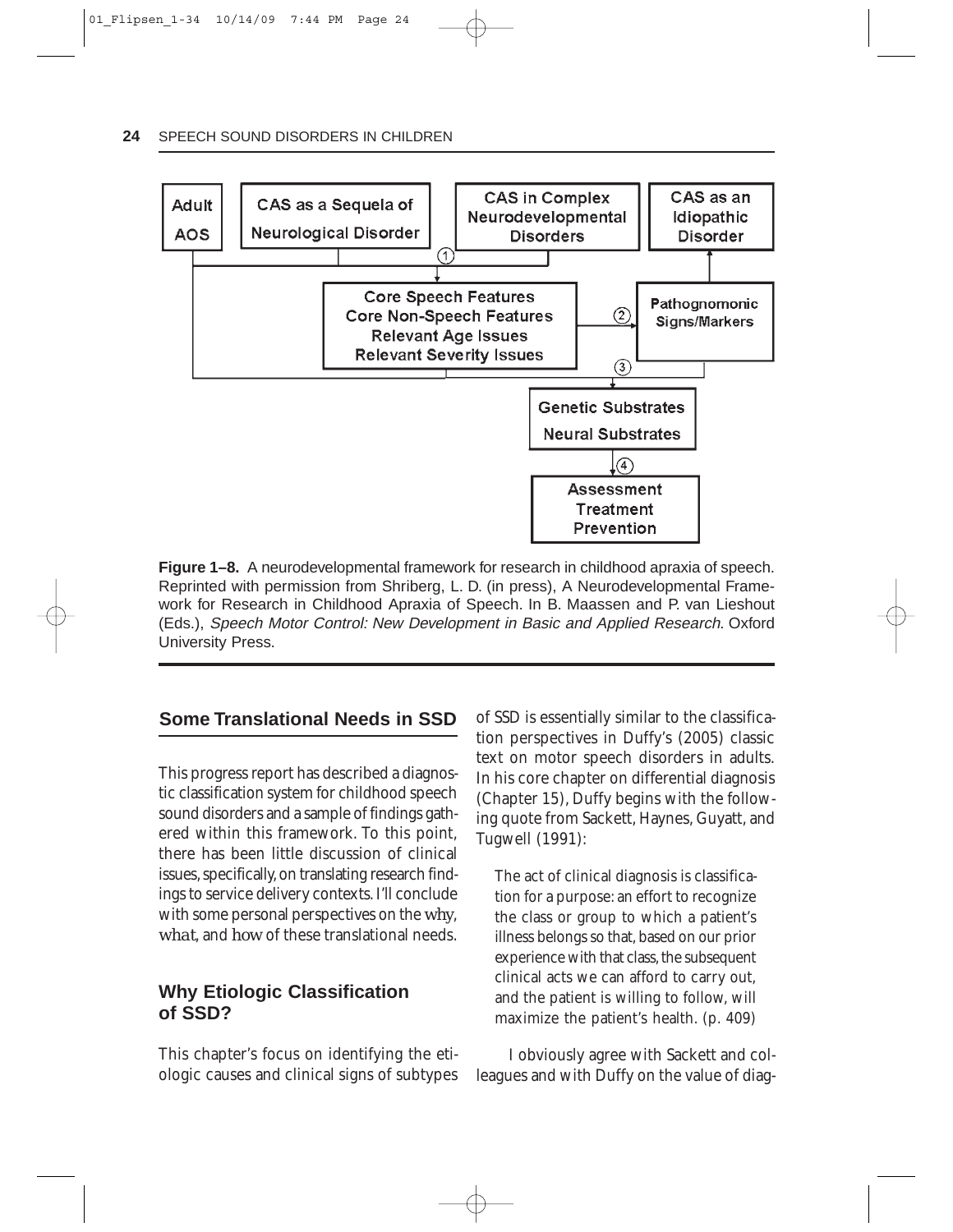nostic classification. As suggested at the outset of this chapter, diagnostic classification is required for children with SSD to fully participate in clinical advances in the postgenomic era, including molecular medicine and other new forms of personalized intervention in pre-emptive, prognostic, and targeted treatment applications. For these clinical goals, a systems biology approach seems to me to be the forward-looking framework for classification, rather than, for example, classification typologies based solely on linguistic descriptions or common speech error patterns. On this point, the long-awaited revision of the Diagnostic and Statistical Manual of the American Psychiatric Association, Version V promised for 2011, reportedly is being reorganized to reflect common genomic and other pathobiological backgrounds as the principle classification axes (Helmuth, 2003).

#### **What Topic Areas in SSD Are Most in Need of Programmatic Studies?**

Two figures in this chapter have included placeholder boxes for topic areas in SSD that are in need of programmatic study. The first boxes were included in the right arm of the SDCS (see Figure 1–2): "Genetic and Environmental Risk and Protective Factors" and "Neurodevelopmental Substrates." The second and overlapping boxed topics were echoed as later phase research needs in childhood motor speech disorders (see Figure 1–8): "Genetic Substrates and Neural Substrates" and the translational goals of "Assessment, Treatment, and Prevention." Research in all diseases and disorders pursues these public health topics, of course, but only recently have interdisciplinary projects begun to study the genetic, epigenetic, and neurolinguistic substrates of SSD. I would submit that it is time to recast the long-term dichotomy between SSD of unknown (formerly "functional") origin and those of known origin, bringing both together in a consolidated research framework.

Convergence on common genetic, neurodevelopmental, and environmental contributions to typical and atypical speech acquisition should lead to the development of common assessment, treatment, and prevention frameworks. Using an example from research in childhood apraxia of speech, Table 1–3 is a list of complex neurodevelopmental disorders and genetic disruptions in which speakers have been reported to have CAS. As shown in Figure 1–8, we have suggested that such disorders provide a rich source of information on the substrates of CAS, and more generally, of SSD.The descriptions of children's speech in these studies are notably sparse. Most reports continue

#### **Table 1–3.** Some Complex

Neurodevelopmental Disorders Reporting CAS as a Secondary Sign. Studies are in process for most of the entries in this table.

#### Autism

Chromosome Translocations Coffin-Siris syndrome (7q32–34 deletion) Down syndrome (Trisomy 21) Rolandic Epilepsy Fragile X syndrome (FMR1) Joubert syndrome (CEP290; AHI1) Galactosemia Rett syndrome (MeCP2) Russell-Silver syndrome (FOXP2) Velocardiofacial syndrome (22q11.2 deletion) Williams-Beuren locus duplication (7q11.23)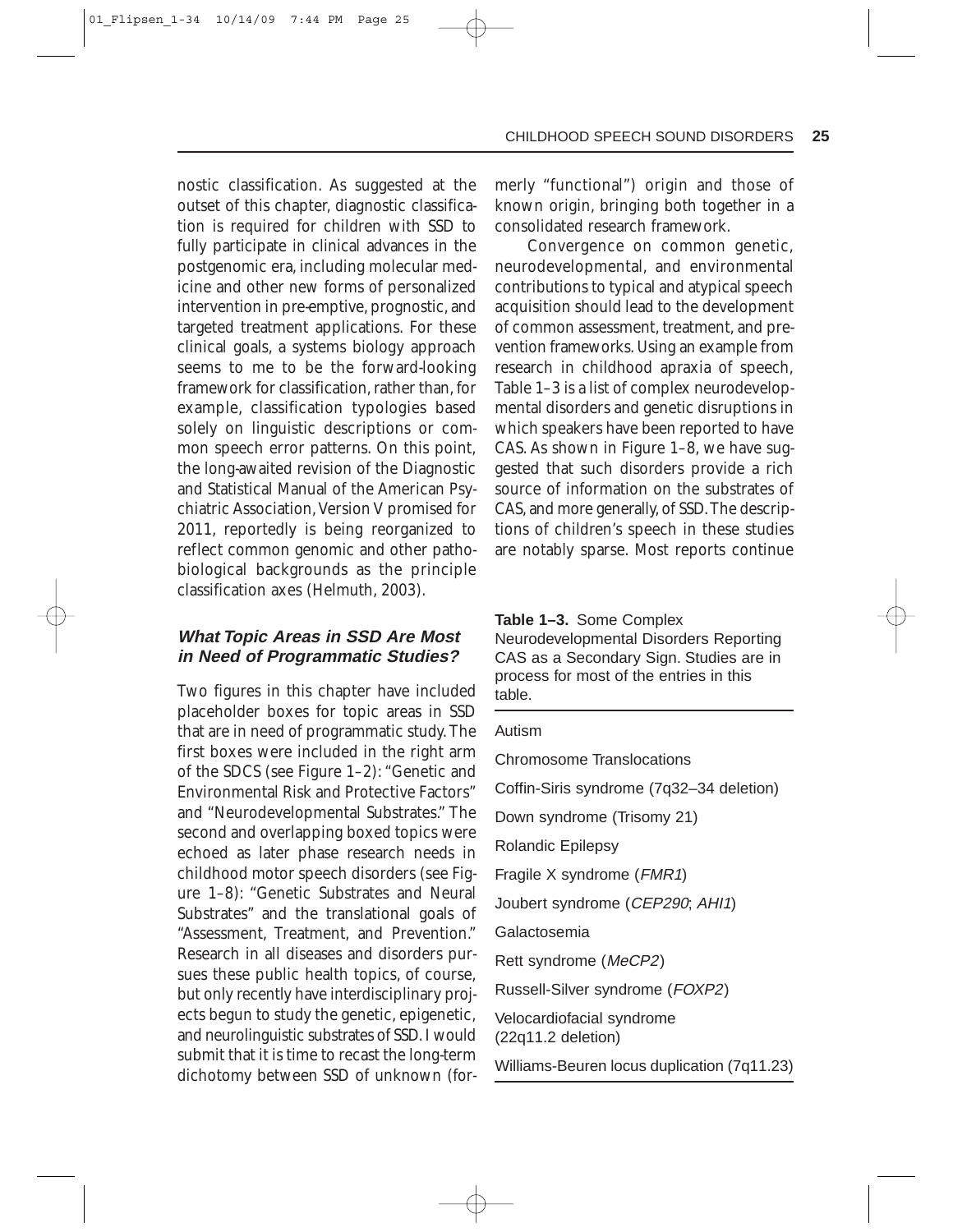to appear in medical journals which, understandably, do not include speech phenotype details even if available (although useful phenotypic details are increasingly appearing in on-line supplements). Again, I think it is no longer tenable to compartmentalize SSD research into those of known and unknown origin in the postgenomic era, when advances in understanding and treatment are likely to emerge from and inform one another.

#### **How Can We Best Improve Service Delivery to Children With SSD?**

The "how" questions of translational research necessarily involve new skills and technologies, operationalizing them for use in the field. Among the many instrumental approaches that are candidates for the assessment and treatment of children with SSD, skilled use of acoustic techniques (also see Chapters 7 and 8 in this volume), coupled with competence in narrow phonetic transcription seem to offer the highest possibility for widespread clinical accessibility. As described previously, the assessment protocol we use for diagnostic classification requires a laptop computer and masterslevel skills in phonetic transcription and acoustic analysis.

A key to the success of the work described in this chapter is the identification and verification of risk factors and diagnostic markers for subtypes of SSD. Table 1–4 is a list of 38 risk factors and diagnostic markers that have been assembled through 2008 for the five proposed subtypes of SD. Some are potential entries for the place markers at the bottom right side of Figure 1–2. The entries in Table 1–4 are preliminary; projects in process are completing validation and cross-validation studies of these and other diagnostic markers with comparison acoustic methods. Taken individually, few of the markers have demonstrated sufficient diagnostic accuracy, which would nominally require that they identify at least 90% of the true positives and true negatives for each subtype. We anticipate using a number of statistical techniques to maximize their combined power to accurately classify children's most likely subtype or composite subtype of SD.

Information such as in Table 1–4, which can be obtained using perceptual and acoustic procedures, should be viewed as reflecting only the current report on this continuing conversation on the causal origins of children's speech sound disorders. Once again, I am profoundly grateful to the many people who have shaped and contributed to the thoughts and findings in this report and to the children and their families who continue to participate in studies with us. More generally, I salute the international community of investigators and clinicians who work daily to help children communicate.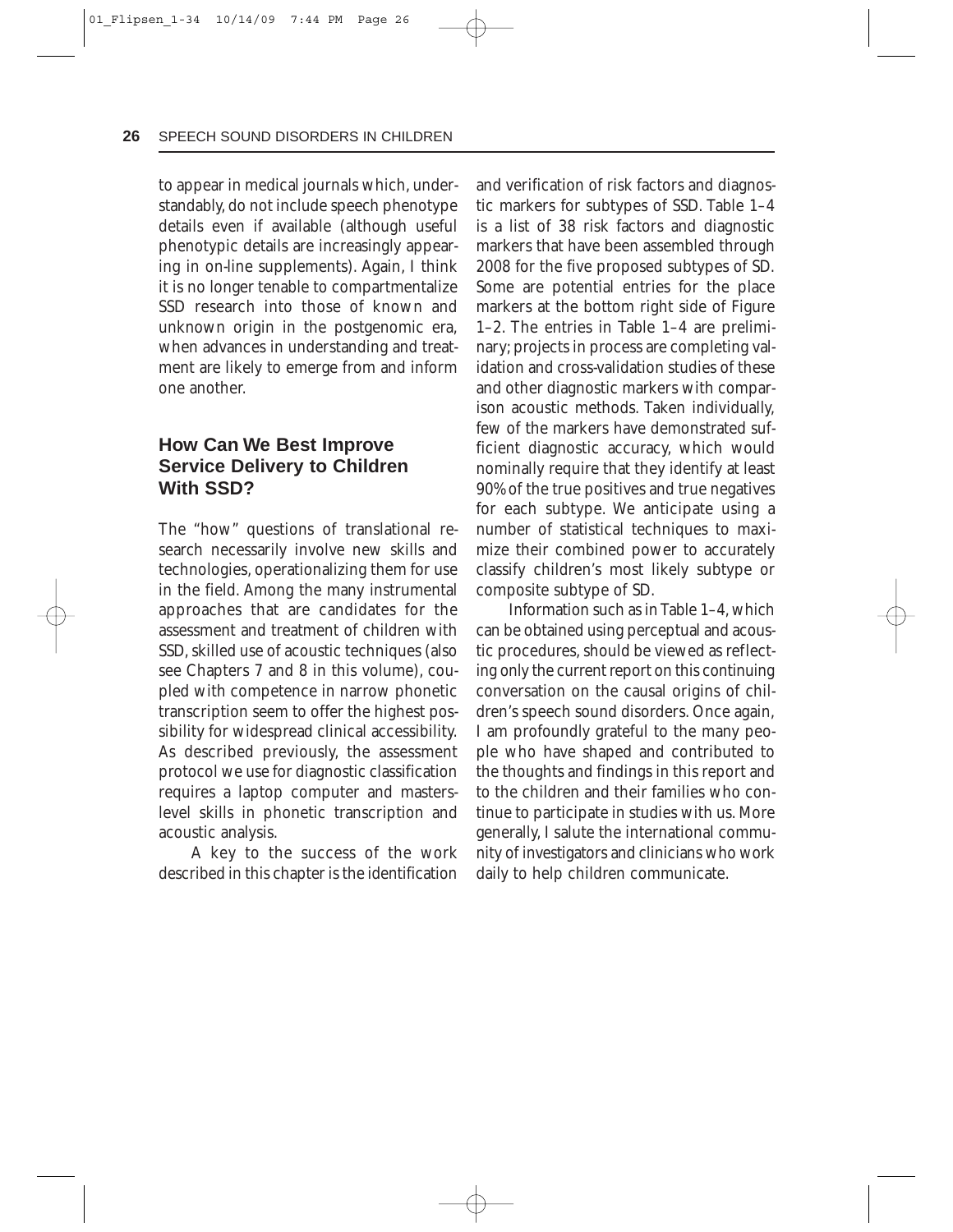| <b>Risk Factors and Diagnostic Markers</b>                                                                   | SD-<br><b>GEN</b> | SD-<br><b>OME</b> | SD-<br><b>DPI</b> | SD-<br><b>AOS</b> | SD-<br><b>DYS</b> |
|--------------------------------------------------------------------------------------------------------------|-------------------|-------------------|-------------------|-------------------|-------------------|
| Familial aggregation of any verbal trait<br>(pedigree interview)                                             | +                 |                   |                   |                   |                   |
| Lower language tests scores                                                                                  | +                 |                   |                   |                   |                   |
| Lower nonword repetition task scores<br>(NRT, SRT)                                                           | +                 |                   |                   |                   |                   |
| Higher % relative omissions errors (ROI)                                                                     | +                 |                   |                   |                   |                   |
| Lower % relative sibilant distortion errors (RDI)                                                            | +                 |                   |                   |                   |                   |
| Six or more episodes of OME from 0-2 yrs<br>(medical records)                                                |                   | +                 |                   |                   |                   |
| Mean 3-4 freq. thresholds of at least 35 dB<br>on any evaluation (audiological records)                      |                   | +                 |                   |                   |                   |
| Higher % backing of fricatives<br>(Siblilant Report)                                                         |                   | +                 |                   |                   |                   |
| Smaller Intelligibility-Speech Gap (I-S Gap)                                                                 |                   | +                 |                   |                   |                   |
| Higher % epenthetic vowels on glides<br>(Diacritic Modification Index)                                       |                   | +                 |                   |                   |                   |
| Higher % glottal stop substitutions (DMI)                                                                    |                   | +                 |                   |                   |                   |
| Higher % nasal-nasal substitutions<br>(Speech Report 1)                                                      |                   | +                 |                   |                   |                   |
| Higher % /h/ insertions/substitutions<br>(Speech Report 1)                                                   |                   | +                 |                   |                   |                   |
| Higher % initial consonant deletions<br>(Speech Report 1)                                                    |                   | +                 |                   |                   |                   |
| Lower first spectral moment on sibilants ( <m1)< td=""><td></td><td>+</td><td></td><td></td><td></td></m1)<> |                   | +                 |                   |                   |                   |
| History of clinically significant psychosocial<br>issues (case records)                                      |                   |                   | +                 |                   |                   |
| Lower scores on psychological/social skills<br>tests (case records)                                          |                   |                   | +                 |                   |                   |
| Lower aggregate speech competence<br>(PCCR, PVCR)                                                            |                   |                   | +                 |                   |                   |
| Late (>2 years) onset of speech (case and<br>clinical records)                                               |                   |                   |                   | +                 |                   |
| Late (>6 years) normalization of SD<br>(clinical records)                                                    |                   |                   |                   | +                 |                   |
|                                                                                                              |                   |                   |                   |                   | continues         |

**Table 1–4.** Sample Perceptual, Acoustic, and Case History Risk Factors and Markers for Five Subtypes of Speech Delay Emerging from Studies Using the SDCS Framework\*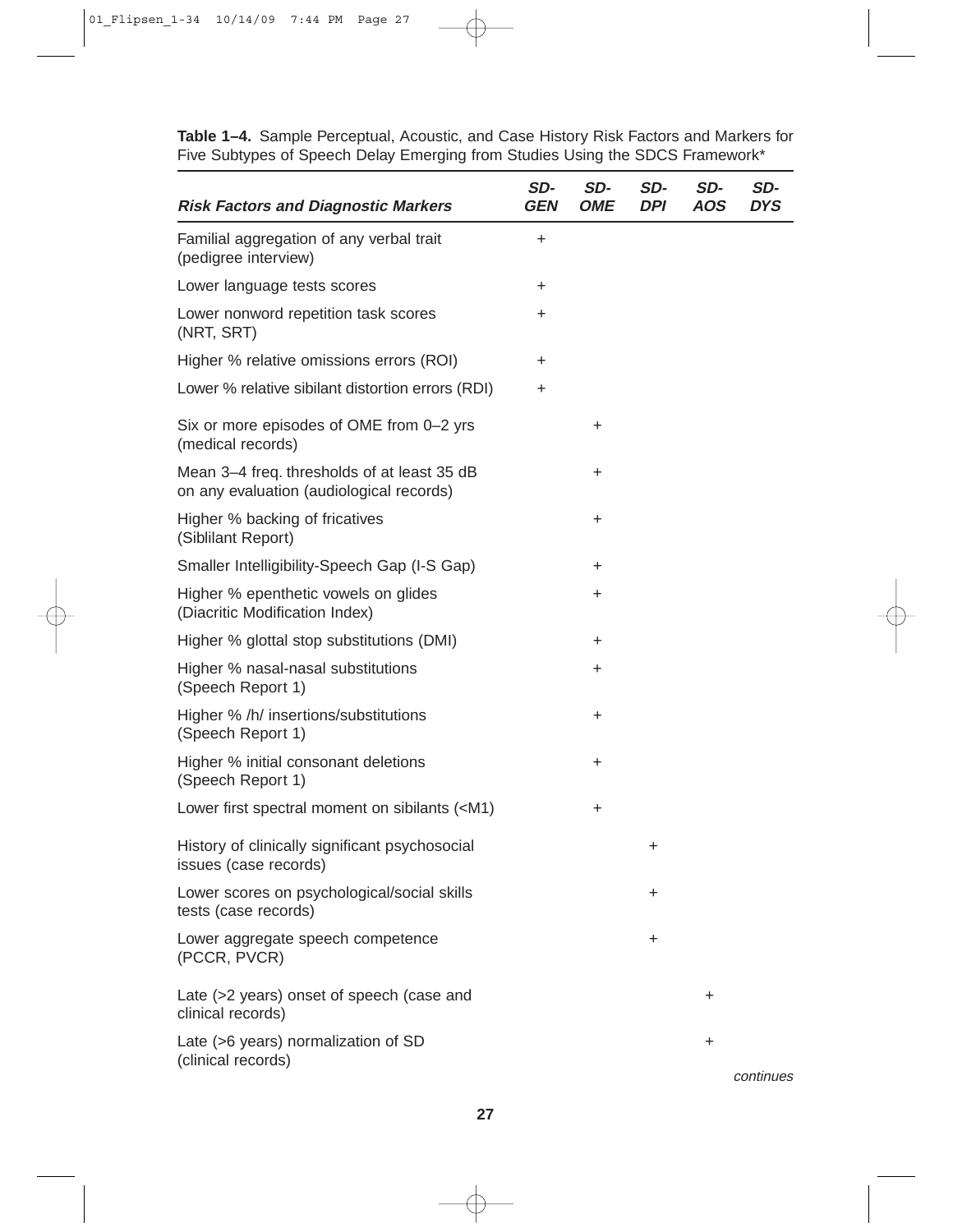#### Table 1–4. continued

| <b>Risk Factors and Diagnostic Markers</b>                              | SD-<br><b>GEN</b> | SD-<br><b>OME</b> | SD-<br><b>DPI</b> | SD-<br><b>AOS</b> | SD-<br><b>DYS</b> |
|-------------------------------------------------------------------------|-------------------|-------------------|-------------------|-------------------|-------------------|
| Higher % vowel errors                                                   |                   |                   |                   | $\ddot{}$         |                   |
| Higher % inconsistent errors on four stability<br>indices               |                   |                   |                   | +                 |                   |
| Higher % utterances with inappropriate<br>lexical stress (LSI)          |                   |                   |                   | +                 |                   |
| Higher % utterances with inappropriate<br>sentential stress (SSI)       |                   |                   |                   | $\ddot{}$         |                   |
| Lower % on Pairwise Variability Index (PVI)                             |                   |                   |                   | +                 |                   |
| Higher % on Transition Disruption Index (TDR)                           |                   |                   |                   | +                 |                   |
| Higher % on Syllable Segregation Index (SSI)                            |                   |                   |                   | +                 |                   |
| Lower ratio on Speech-Pause Index (SPI)                                 |                   |                   |                   | +                 |                   |
| Clinically significant sensorimotor task scores<br>(e.g., tapping rate) |                   |                   |                   |                   | +                 |
| Clinically significant oral function task scores<br>(e.g., DDK)         |                   |                   |                   |                   | +                 |
| Higher % imprecision on Diacritic Modification<br>Index (DMI)           |                   |                   |                   |                   | +                 |
| Nasal emissions (oral examination; DMI)                                 |                   |                   |                   |                   | $\ddot{}$         |
| Smaller planar area for vowels (Vowel Space<br>Index: VSI)              |                   |                   |                   |                   | +                 |
| Slow articulation and speech rates;<br>by syllable, by phoneme (SRI)    |                   |                   |                   |                   | $\ddot{}$         |
| Lower Speech Intensity Index (SII)                                      |                   |                   |                   |                   | +                 |
| Breathy, strain/strangle; tremulous laryngeal<br>codes (PVSP)           |                   |                   |                   |                   | +                 |
| Rough voice (jitter, shimmer,<br>harmonics-to-noise ratio) (J, S, HNR)  |                   |                   |                   |                   | +                 |
| Nasal, denasal, or nasopharyngeal resonance<br>quality (RQA)            |                   |                   |                   |                   | $\ddot{}$         |
| <b>TOTALS</b>                                                           | 5                 | 10                | 3                 | 10                | 10                |

\*Titles, descriptions, and references for measures and working terms are not included here. Information about most terms can be retrieved using the search function at the Phonology Project Web site: http://www.waisman.wisc.edu/phonology/index.htm .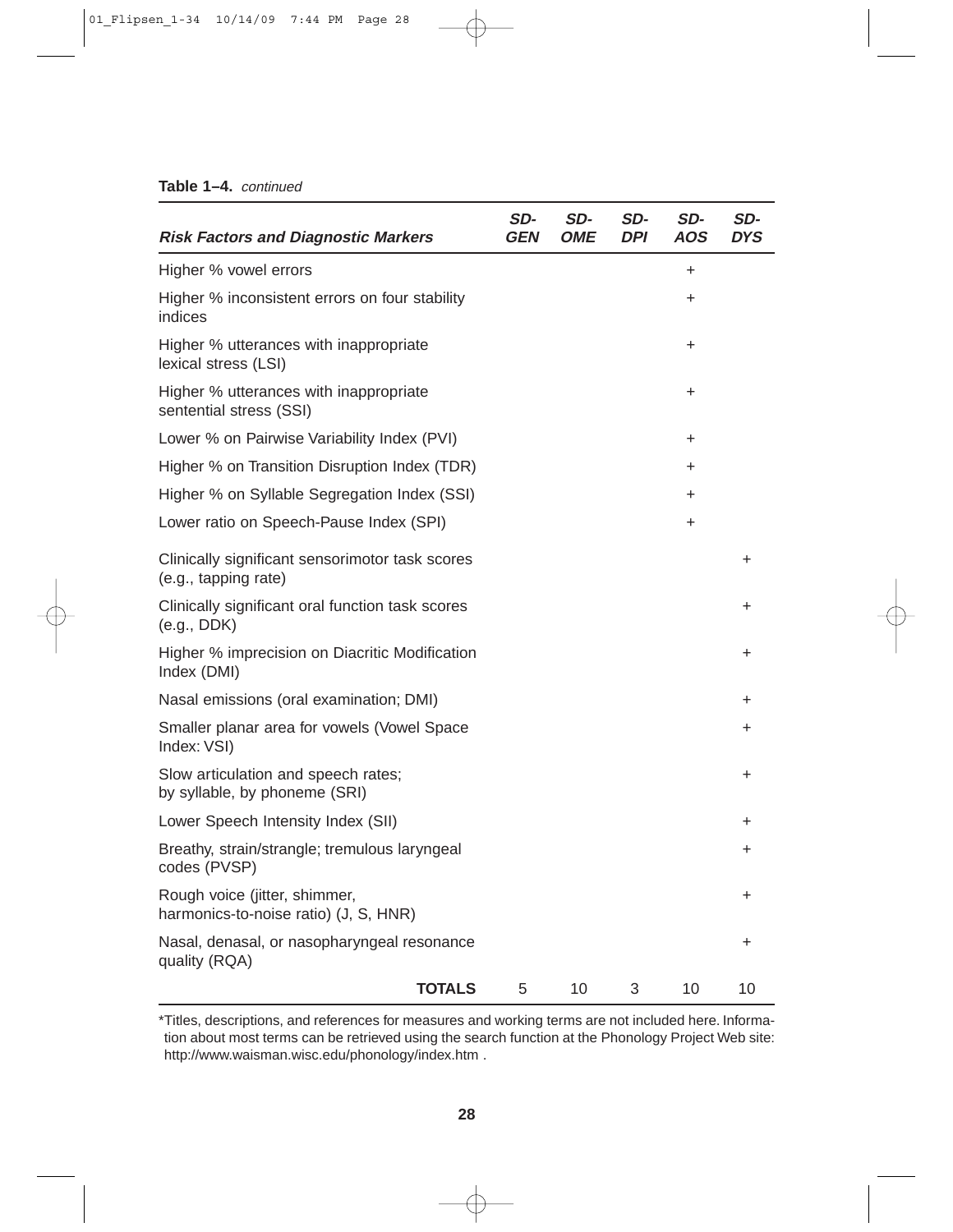## **References**

- American Speech-Language-Hearing Association. (2007). *Childhood apraxia of speech* [Position statement]. Available from www.asha .org/policy .
- Anderson, J. D., Pellowski, M. W., Conture, E. G., & Kelly, E. M. (2003). Temperamental characteristics of young children who stutter. *Journal of Speech, Language, and Hearing Research*, *46*, 1221–1233.
- Barrett, C. M., & Hoops, H. R. (1974). The relationship between self-concept and the remissions of articulatory errors. *Language, Speech, and Hearing Services in Schools*, *2*, 67–70.
- Barry, J. G., Yasin, I., & Bishop, D. V. M. (2007). Heritable risk factors associated with language impairments. *Genes, Brain, and Behavior*, *6*, 66–76.
- Berman, S. (2007). The end of an era in otitis research.*New England Journal of Medicine*, *356*, 300–302.
- Butcher, L. M., Kennedy, J. K., & Plomin, R. (2006). Generalist genes and cognitive neuroscience. *Current Opinion in Neurobiology*, *16*, 145–151.
- Campbell, T. F., Dollaghan, C. A., Rockette, H. E., Paradise, J. L., Feldman, H. M., Shriberg, L., et al. (2003). Risk factors for speech delay of unknown origin in 3-year-old children. *Child Development*, *74*, 346–357.
- Caulfield, M., Fischel, J., DeBaryshe, B., & Whitehurst, G. (1989). Behavioral correlates of developmental expressive language disorders. *Journal of Abnormal Child Psychology*, *17*, 187–201.
- Clarkson, R. L., Eimas, P. D., & Marean, G. C. (1989). Speech perception in children with histories of recurrent otitis media. *Journal of the Acoustical Society of America*, *85*, 926–933.
- Dollaghan, C., & Campbell, T. F. (1998). Nonword repetition and child language impairment. *Journal of Speech, Language, and Hearing Research*, *41*, 1136–1146.
- Duffy, J. R. (2005). *Motor speech disorders: Substrates, differential diagnosis, and management* (2nd ed.). St. Louis, MO: Mosby.
- Embrechts, M., Ebben, H., Franke, P., & van de Poel, C. (2000). Temperament: A comparison between children who stutter and children who do not stutter. In H. G. Bosshardt, J. S. Yaruss, & H. F. M. Peters (Eds.), *Proceedings of the Third World Congress on Fluency Disorders: Theory, research, treatment, and selfhelp* (pp. 557–562). Nijmegen, The Netherlands: University of Nijmegen.
- Felsenfeld, S., Broen, P. A., & McGue, M. (1994). A 28-year follow-up of adults with a history of moderate phonological disorder: Educational and occupational results. *Journal of Speech and Hearing Research*, *37*, 1341–1353.
- Felsenfeld, S., & Plomin, R. (1997). Epidemiological and offspring analyses of developmental speech disorders using data from the Colorado Adoption Project. *Journal of Speech, Language, and Hearing Research*, *40*, 778–791.
- Fisher, S. E. (2005). Dissection of molecular mechanisms underlying speech and language disorders. *Applied Psycholinguistics*, *26*, 111–128.
- Fisher, S. E. (2006). Tangled webs: Tracing the connections between genes and cognition. *Cognition*, *101*, 270–297.
- Fisher, S. E., Lai, C. S. L., & Monaco, A. P. (2003). Deciphering the genetic basis of speech and language disorders. *Annual Review of Neuroscience*, *26*, 57–80.
- Flipsen, P., Jr., Shriberg, L. D., Weismer, G., Karlsson, H. B., & McSweeny, J. L. (2001). Acoustic phenotypes for speech-genetics studies: Reference data for residual /3<sup>,</sup>/ distortions. *Clinical Linguistics and Phonetics*, *15*, 603–630.
- Fria, T. J., Cantekin, E. I., & Eichler, J. A. (1985). Hearing acuity of children with otitis media with effusion. *Archives of Otolaryngology*, *111*, 10–16.
- Goldman, R., & Fristoe, M. (2000). *Goldman-Fristoe Test of Articulation* (2nd ed.). Circle Pines, MN: American Guidance Service.
- Goldsmith, H. H., Lemery, K. S., & Essex, M. J. (2004). Temperament as a liability factor for behavioral disorders of childhood. In L. F. DiLalla (Ed.), *Behavior genetics principles: Perspectives in development, personality,*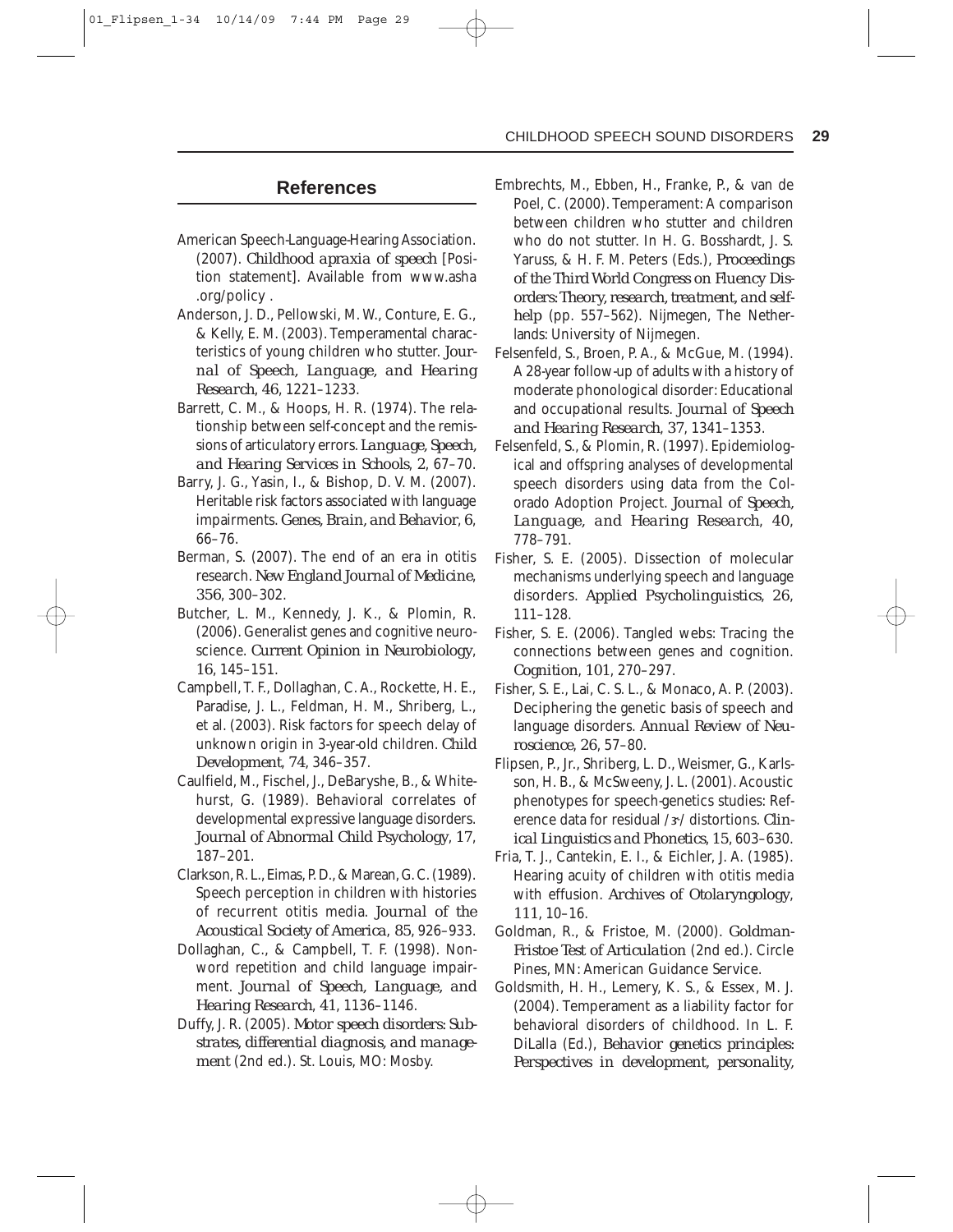*and psychopathology*. Washington, DC: American Psychological Association.

- Gravel, J. S., Roberts, J. E., Roush, J., Grose, J., Besing, J., Burchinal, M., et al. (2006). Early otitis media with effusion, hearing loss, and auditory processes at school age. *Ear and Hearing*, *27*, 353–368.
- Gravel, J. S., & Wallace, I. F. (2000). Effect of otitis media with effusion on hearing in the first 3 years of life. *Journal of Speech, Language, and Hearing Research*, *43*, 631–644.
- Groszer, M., Keays, D. A., Deacon, R. M. J., de Bono, J. P., Prasad-Mulcare, S., Gaub, S., et al. (2008). Impaired synaptic plasticity and motor learning in mice with a point mutation implicated in human speech deficits. *Current Biology*, *18*, 354–362.
- Guenther, F. H. (2006). Cortical interactions underlying the production of speech sounds. *Journal of Communication Disorders*, *39*, 350–365.
- Guyette,T.W., & Diedrich,W. M. (1981).A critical review of developmental apraxia of speech. In N. J. Lass (Ed.), *Speech and language: Advances in basic research and practice* (Vol. 5, pp. 1–49). New York: Academic Press.
- Hall, P. K., Jordan, L. S., & Robin, D. A. (1993). *Developmental apraxia of speech: Theory and clinical practice*. Austin, TX: Pro-Ed.
- Hauner, K. K. Y., Shriberg, L. D., Kwiatkowski, J., & Allen, C. T. (2005). A subtype of speech delay associated with developmental psychosocial involvement. *Journal of Speech, Language, and Hearing Research*, *48*, 635–650.
- Helmuth, L. (2003). In sickness or in health? *Science*, *302*, 808–810.
- Hesketh,A. (2004). Early literacy achievement of children with a history of speech problems. *International Journal of Language and Communication Disorders*, *39*, 453–468.
- Ingram, D. (1989). *Phonological disability in children: Studies in disorders of communication* (2nd ed.). San Diego, CA: Singular.
- Karlsson, H. B., Shriberg, L. D., Flipsen, P., Jr., & McSweeny, J. L. (2002). Acoustic phenotypes for speech-genetics studies:Toward an acoustic marker for residual /s/ distortions. *Clinical Linguistics and Phonetics*, *16*, 403–424.
- Kenney, M. K., Barac-Cikoja, D., Finnegan, K., Jeffries, N., & Ludlow, C. L. (2006). Speech perception and short-term memory deficits in persistent developmental speech disorder. *Brain and Language*, *96*, 178–190.
- Kwiatkowski, J., & Shriberg, L. D. (1993). Speech normalization in developmental phonological disorders: A retrospective study of capabilityfocus theory. *Language, Speech, and Hearing Services in Schools*, *24*, 10–18.
- Kwiatkowski, J., & Shriberg, L. D. (1998). The capability-focus treatment framework for child speech disorders.*American Journal of Speech-Language Pathology: A Journal of Clinical Practice*, *7*, 27–38.
- Leitão, S., & Fletcher, J. (2004). Literacy outcomes for students with speech impairment: Long-term follow-up. *International Journal of Language and Communication Disorders*, *39*, 245–256.
- Lewis, B. A., Freebairn, L. A., Hansen, A. J., Miscimarra, L., Iyengar, S. K., & Taylor, H. G. (2007). Speech and language skills of parents of children with speech sound disorders. *American Journal of Speech-Language Pathology*, *16*, 108–118.
- Lewis, B. A., & Shriberg, L. D. (1994, November). *Life span interrelationships among speech, prosody-voice, and nontraditional phonological measures*. Mini-seminar presented at the Annual Convention of the American Speech-Language-Hearing Association, New Orleans, LA.
- Lewis, B. A., Shriberg, L. D., Freebairn, L. A., Hansen, A. J., Stein, C. M., Taylor, H. G., et al. (2006). The genetic bases of speech sound disorders: Evidence from spoken and written language. *Journal of Speech, Language, and Hearing Research*, *49*, 1294–1312.
- Lewis, K. E., & Goldberg, L. L. (1997). Measurements of temperament in the identification of children who stutter. *European Journal of Disorders of Communication*, *32*, 441–448.
- Majerus, S., Amand, P., Boniver, V., Demanez, J-P., Demanez, L., & Van der Linden, M. (2005). A quantitative and qualitative assessment of verbal short-term memory and phonological processing in 8-year-olds with a history of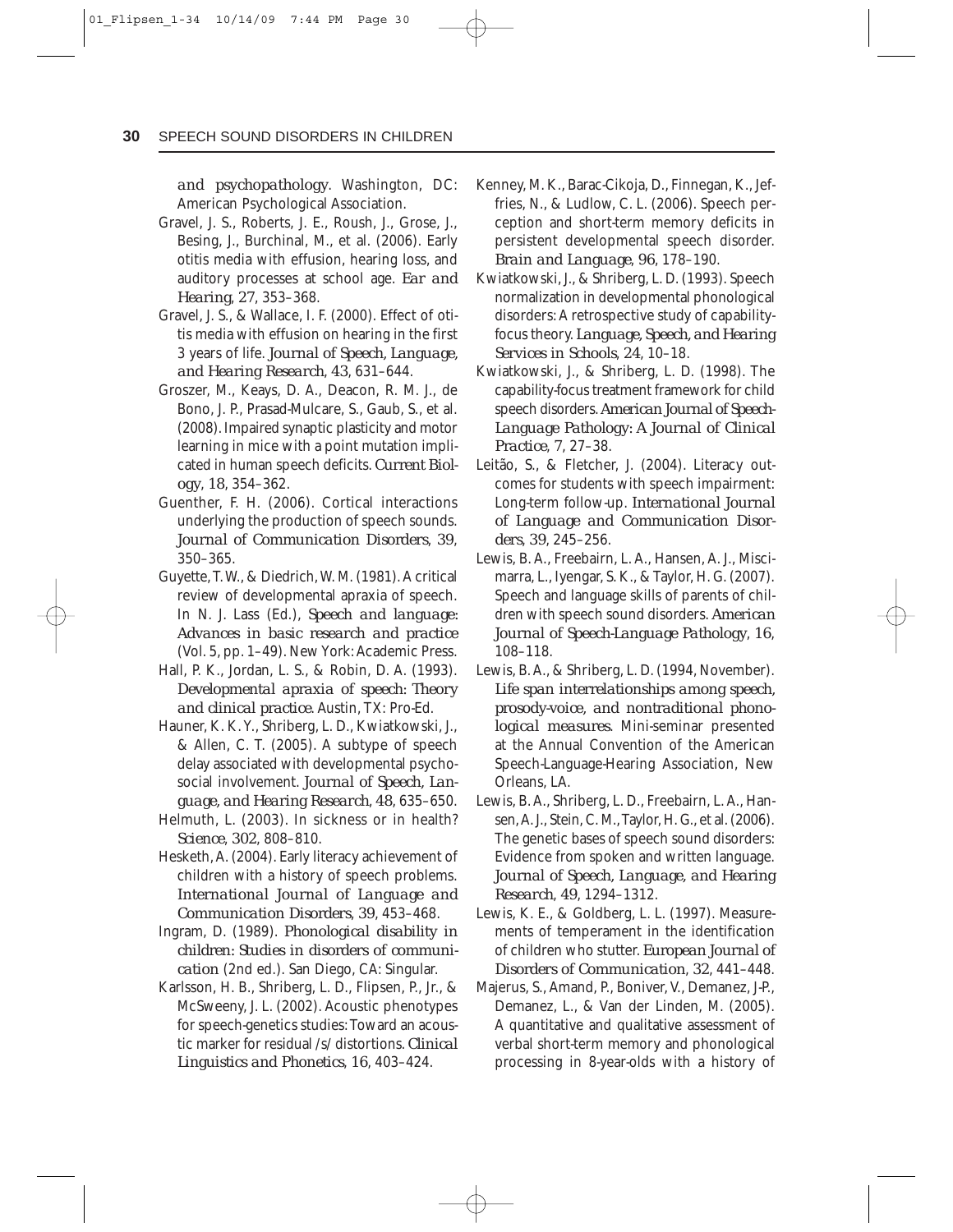repetitive otitis media.*Journal of Communication Disorders*, *38*, 473–498.

- McGrath, L. M., Hutaff-Lee, C., Scott, A., Boada, R., Shriberg, L. D., & Pennington, B. F. (2008). Children with comorbid speech sound disorder and specific language impairment are at increased risk for attention-deficit/hyperactivity disorder. *Journal of Abnormal Child Psychology*, *36*, 151–163.
- McGrath, L. M., Pennington, B. F., Willcutt, E. G., Boada, R., Shriberg, L., & Smith, S. D. (2007). Gene *x* environment interactions in speech sound disorder predict language and preliteracy outcomes. *Development and Psychopathology*, *19*, 1047–1072.
- McNeil, M. R., Robin, D. A., & Schmidt, R. A. (1997).Apraxia of speech: Definition, differentiation, and treatment. In M. R. McNeil (Ed.), *Clinical management of sensorimotor speech disorders* (pp. 311–344). New York: Thieme.
- Milenkovic, P. (1996). *CSpeech* (Version 4) [Computer software]. Madison: University of Wisconsin-Madison, Department of Electrical Engineering.
- Miscimarra, L., Stein, C., Millard, C., Kluge, A., Cartier, K., Freebairn, L., et al. (2007). Further evidence of pleiotropy influencing speech and language: Analysis of the DYX8 region. *Human Heredity*, *63*, 47–58.
- Newbury, D. F., Bishop, D. V., & Monaco, A. P. (2005). Genetic influence on language impairment and phonological short-term memory. *Trends in Cognitive Sciences*, *9*, 528–534.
- Nittrouer, S., & Burton, L. T. (2005). The role of early language experience in the development of speech perception and phonological processing abilities: Evidence from 5-year-olds with histories of otitis media with effusion and low socioeconomic status. *Journal of Communication Disorders*, *38*, 29–63.
- Paradise, J. L., Dollaghan, C. A., Campbell, T. F., Feldman, H. M., Bernard, B. S., Colborn, D. K., et al. (2000). Language, speech sound production, and cognition in three-year-old children in relation to otitis media in their first three years of life. *Pediatrics*, *105*, 1119–1130.
- Paradise, J. L., Feldman, H. M., Campbell, T. F., Dollaghan, C. A., Rockette, H. E., Pitcairn,

D. L., et al. (2007). Tympanostomy tubes and developmental outcomes at 9 to 11 years of age.*New England Journal of Medicine*, *356*, 248–261.

- Paul, R., & Kellogg, L. (1997). Temperament in late talkers.*Journal of Child Psychology and Psychiatry*, *38*, 803–810.
- Peterson, R. L., Pennington, B. F., Shriberg, L. D., & Boada, R. (in press). *What influences literacy outcome in children with speech sound disorders*. Journal of Speech, Language, and Hearing Disorders.
- Plante, E., Shenkman, K., & Clark, M. M. (1996). Classification of adults for family studies of developmental language disorders.*Journal of Speech and Hearing Research*, *39*, 661–667.
- Potter, N. L., Lazarus, J. C., Johnson, J. M., Steiner, R. D., & Shriberg, L. D. (2008). *Language and motor characteristics of children with galactosemia and speech sound disorders*. Manuscript submitted for publication.
- Raitano, N. A., Pennington, B. F., Tunick, R. A., Boada, R., & Shriberg, L. D. (2004). Pre-literacy skills of subgroups of children with speech sound disorders.*Journal of Child Psychology and Psychiatry*, *45*, 821–835.
- Roberts, J. E., Burchinal, M. R., Koch, M. A., Footo, M. M., & Henderson, F. W. (1988). Otitis media in early childhood and its relationship to later phonological development. *Journal of Speech and Hearing Disorders*, *53*, 424–432.
- Roberts, J., Hunter, L., Gravel, J., Rosenfeld, R., Berman, S., Haggard, M., et al. (2004). Otitis media, hearing loss, and language learning: Controversies and current research.*Developmental and Behavioral Pediatrics*, *25*, 110–122.
- Roberts, J. E., Rosenfeld, R. M., & Zeisel, S. A. (2004). Otitis media and speech and language: A meta-analysis of prospective studies. *Pediatrics*, *113*, 237–247.
- Rosenfeld, R. M., Culpepper, L., Doyle, K. J., Grundfast, K. M., Hoberman, A., Kenna, M. A., et al. (2004). Clinical practice guideline: Otitis media with effusion. *Otolaryngology*-*Head and Neck Surgery: Official Journal of American Academy of Otolaryngology-Head and Neck Surgery*, *130*(Suppl. 5), S95–S118.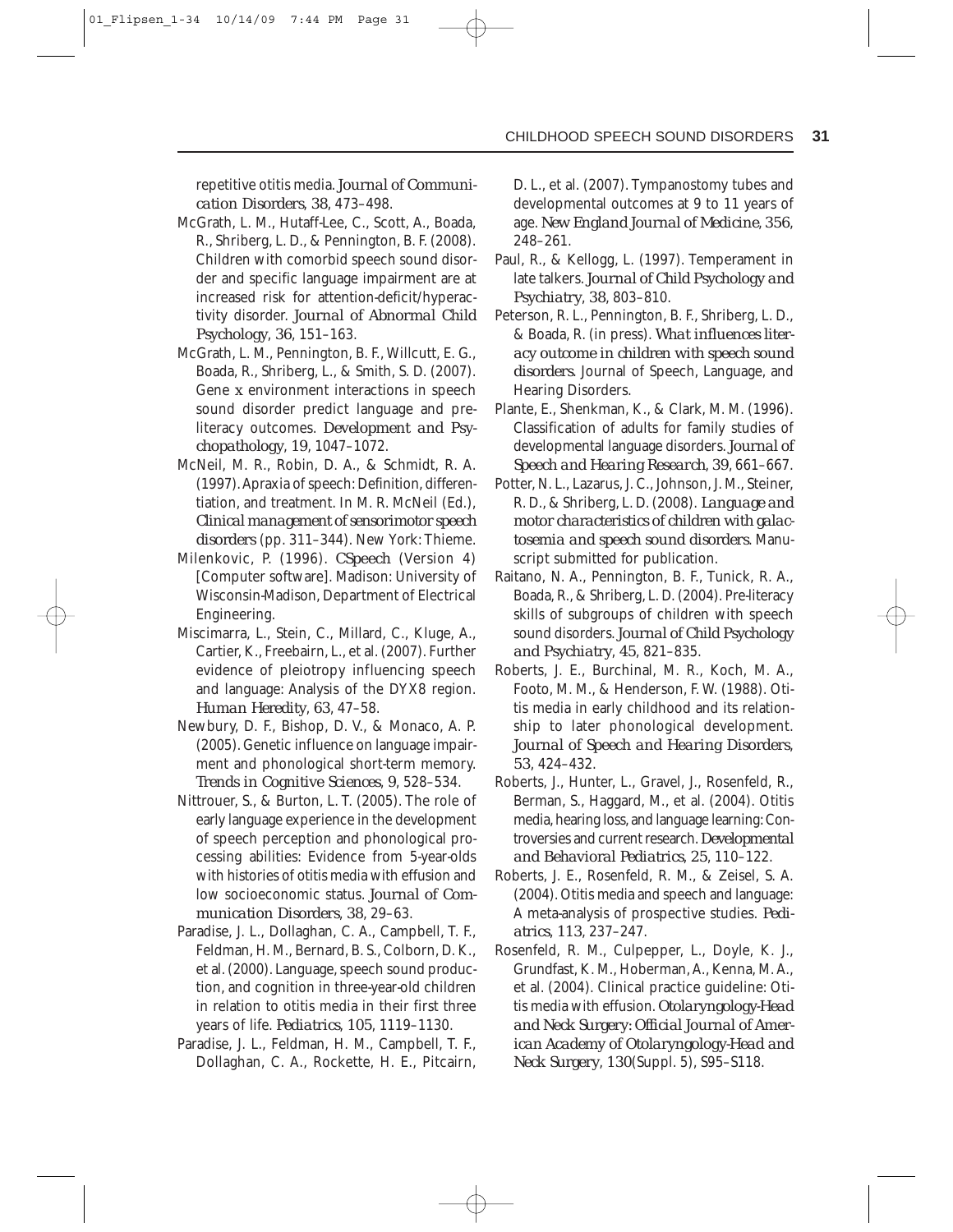- Sackett, D. L., Haynes, R. B., Guyatt, G. H., & Tugwell, P. (1991). *Clinical epidemiology: A basic science for clinical medicine* (2nd ed.). Boston: Little Brown.
- Shriberg, L. D. (1975, November). *Preliminaries to a social learning theory view of deviant child phonology*. Paper presented at the annual meeting of the American Speech and Hearing Association, Washington, DC.
- Shriberg, L. D. (1980). Developmental phonological disorders. In T. J. Hixon, L. D. Shriberg, & J. S. Saxman (Eds.), *Introduction to communicative disorders* (pp. 262–309). Englewood Cliffs, NJ: Prentice-Hall.
- Shriberg, L. D. (1982a). Diagnostic assessment of developmental phonologic disorders. In M. Crary (Ed.), *Phonological intervention: Concepts and procedures*. San Diego, CA: College-Hill.
- Shriberg, L. D. (1982b). Toward classification of developmental phonological disorders. In N. J. Lass (Ed.), *Speech and language: Advances in basic research and practice* (Vol. 8, pp. 2–18). New York: Academic Press.
- Shriberg, L. D. (1987). In search of the otitis media-speech connection. *Journal of the National Student Speech Language Hearing Association*, *15*, 56–67.
- Shriberg, L. D. (1993). Four new speech and prosody-voice measures for genetics research and other studies in developmental phonological disorders. *Journal of Speech and Hearing Research*, *36*, 105–140.
- Shriberg, L. D. (1994). Five subtypes of developmental phonological disorders. *Clinics in Communication Disorders*, *4*(1), 38–53.
- Shriberg, L. D. (1997). Developmental phonological disorder(s): One or many? In B. W. Hodson & M. L. Edwards (Eds.), *Perspectives in applied phonology* (pp. 105–127). Gaithersburg, MD: Aspen.
- Shriberg, L. D. (in press). A neurodevelopmental framework for research in childhood apraxia of speech. In B. Maassen & P. van Lieshout, (Eds.), *Speech motor control: New developments in basic and applied research*. Oxford University Press.
- Shriberg, L. D., & Austin, D. (1998). Comorbidity of speech-language disorder: Implications for

a phenotype marker for speech delay. In R. Paul (Ed.), *The speech-language connection* (pp. 73–117). Baltimore: Paul H. Brookes.

- Shriberg, L. D., Austin, D., Lewis, B. A., McSweeny, J. L., & Wilson, D. L. (1997a).The Percentage of Consonants Correct (PCC) metric: Extensions and reliability data. *Journal of Speech, Language, and Hearing Research*, *40*, 708–722.
- Shriberg, L. D., Austin, D., Lewis, B. A., McSweeny, J. L., & Wilson, D. L. (1997b). The Speech Disorders Classification System (SDCS): Extensions and lifespan reference data. *Journal of Speech, Language, and Hearing Research*, *40*, 723–740.
- Shriberg, L. D., Ballard, K. J.,Tomblin, J. B., Duffy, J. R., Odell, K. H., & Williams, C. A. (2006). Speech, prosody, and voice characteristics of a mother and daughter with a 7;13 translocation affecting FOXP2*. Journal of Speech, Language, and Hearing Research*, *49*, 500–525.
- Shriberg, L. D., & Campbell, T. F. (Eds.). (2003). *Proceedings of the 2002 childhood apraxia of speech research symposium.* Carlsbad, CA: The Hendrix Foundation.
- Shriberg, L. D., Flipsen, P., Jr., Karlsson, H. B., & McSweeny, J. L. (2001). Acoustic phenotypes for speech-genetics studies: An acoustic marker for residual /-/ distortions*. Clinical Linguistics and Phonetics*, *15*, 631–650.
- Shriberg, L. D., Flipsen, P., Jr., Thielke, H., Kwiatkowski, J., Kertoy, M., Katcher, M., et al. (2000). Risk for speech disorder associated with early recurrent otitis media with effusion:Two retrospective studies.*Journal of Speech, Language, and Hearing Research*, *43*, 79–99.
- Shriberg, L. D., Friel-Patti, S., Flipsen, P., Jr., & Brown, R. L. (2000). Otitis media, fluctuant hearing loss, and speech-language outcomes: A preliminary structural equation model. *Journal of Speech, Language, and Hearing Research*, *43*, 100–120.
- Shriberg, L. D., Jakielski, K. J., & El-Shanti, H. (2008). Breakpoint localization using array-CGH in three siblings with an unbalanced 4q;16q translocation and childhood apraxia of speech. *American Journal of Medical Genetics, Part A*, *146A*, 2227–2233.
- Shriberg, L. D., Jakielski, K. J., & Tilkens, C. M. (2009). *Acoustic and perceptual profiles of*